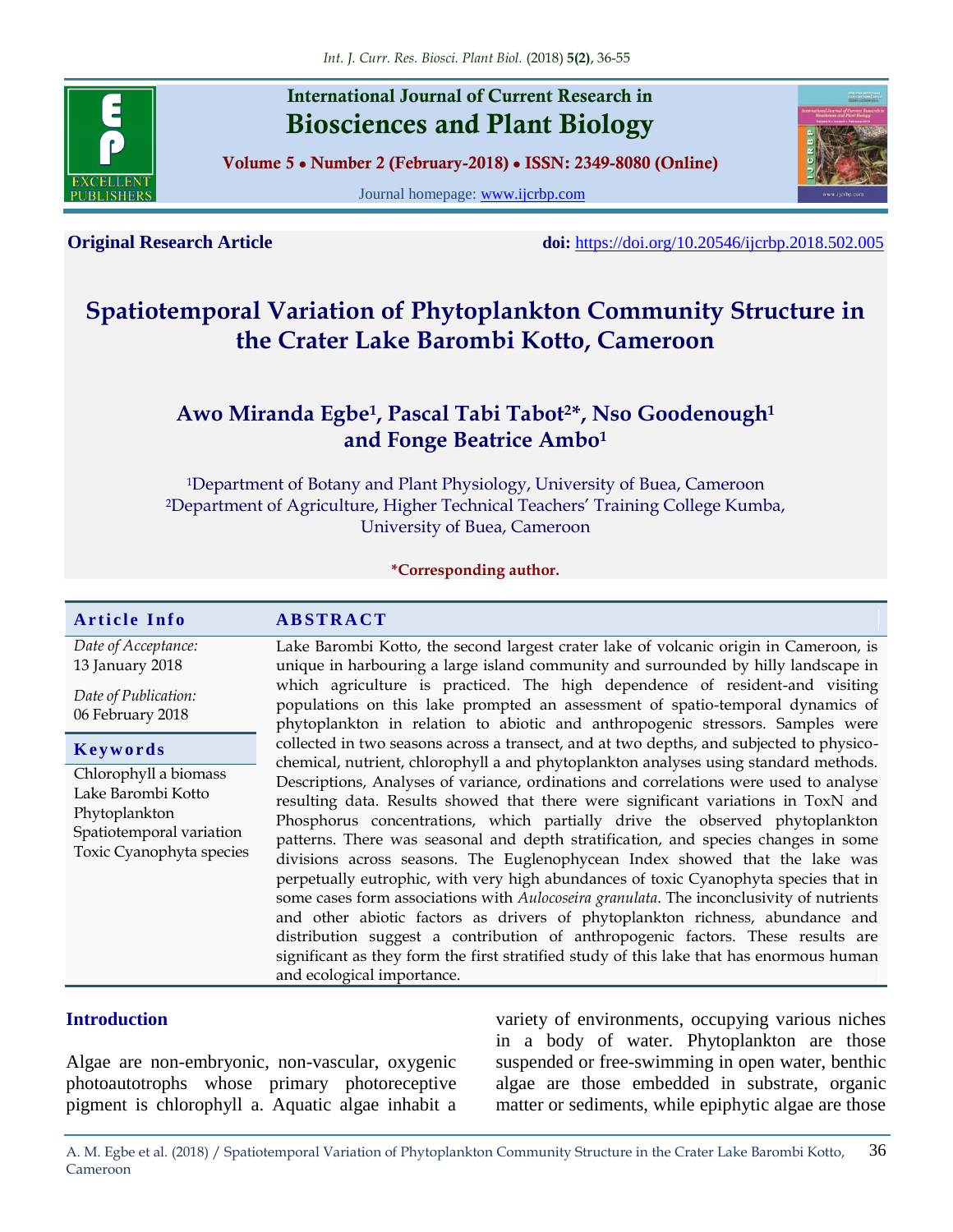attached to aquatic plant surfaces (Bellinger and Siegee, 2010).

The phytoplankton community is an important biological component of water bodies, because it is responsible for a large part of the primary production and accounts for nearly 50% of the global net primary production (Salmaso et al., 2012). They are essential for biogeochemical cycles and form the base of aquatic food webs. Phytoplankton communities consist of a number of diverse species with different ecophysiological tolerances and morphological characteristics, resource requirements, growth rates, and sinking velocities (Reynolds 2006). Species composition of phytoplankton community is an efficient bioindicator of water quality (Fonge et al., 2015). Although their contributions to key ecological functions in aquatic systems are enormous, their excessive growth can also cause significant threats to local biodiversity and ecosystem functioning, as in the case of toxic algal blooms (Sanseverino et al., 2016).

Phytoplankton community structure and diversity have been shown to change with both biotic and abiotic factors with the most important factors influencing their distribution being salinity, size, depth, temperature, carbondioxide, transparency, dissolved oxygen, alkalinity and nutrients especially Nitrogen and Phosphorus (Ganai and Saltanat, 2014; Neale et al., 2014; Fonge et al., 2015; Anyinkeng et al., 2016; Tabot et al., 2016) thus the algal composition is, to some degree, a reflection of the condition of a body of water.

Combinations of physical, chemical and biotic features of natural waters function in a synergistic fashion to determine the sensitivity of water bodies and most importantly, this interaction determines the environmental heterogeneity, a key factor in determining the diversity and successional patterns of phytoplankton (Paerl et al., 2001). If consumption of plankton by grazers cannot keep pace with production, excess phytoplankton accumulates. Phytoplankton accumulation that leads to visible discoloration (mostly yellow, green,

blue-green, red or brown) of the water is called blooms, which can occur on the surface or on specific depths corresponding to optimal light and nutrient levels as well as thermal and density stratification. In waters susceptible to blooms, human activities in watersheds have been linked to the extent and magnitudes of blooms. Such anthropogenic activities typically add nutrients to water bodies, which augment natural mineralization and thus create bloom-friendly conditions. The type and amount of nutrient input constraints depend on the hydrological, climatic, geographic, and geologic factors, which interact with anthropogenic and natural nutrient input regimes. From an ecosystem perspective, high rates of nutrient loading accompanied by water residence time long enough to support adequate growth and high reproductive rates, combined with relatively low grazing rates, represent optimal conditions for bloom development (Paearl et al., 2011).

Most phytoplankton are microscopic, hence it is difficult to quantify the population in terms of absolute numbers of individual algal cells. To get around this, photosynthetic pigments present in such organisms can be quantified in order to estimate the total biomass of algae present within a body of water. Chlorophyll a quantification is used as an indicator of the amount of photosynthetic material in water bodies.

Although Cameroon is endowed with abundant freshwater resources, water challenges in Cameroon are numerous. Studies from different parts of the country indicate that many water resources used for drinking purposes, recreation and agriculture are polluted to varying degrees either because waste disposal infrastructure is insufficient, and/or the capacity to enforce existing laws is very weak. As a result, anthropogenic nutrient enrichment mainly with nitrogen and phosphorus discharges around the water catchments and into water bodies is accelerating decline in water quality (Tening et al., 2014; Fonge et al., 2015; Tabot et al., 2016). This especially has serious implications in inland waters in areas without alternative portable water sources.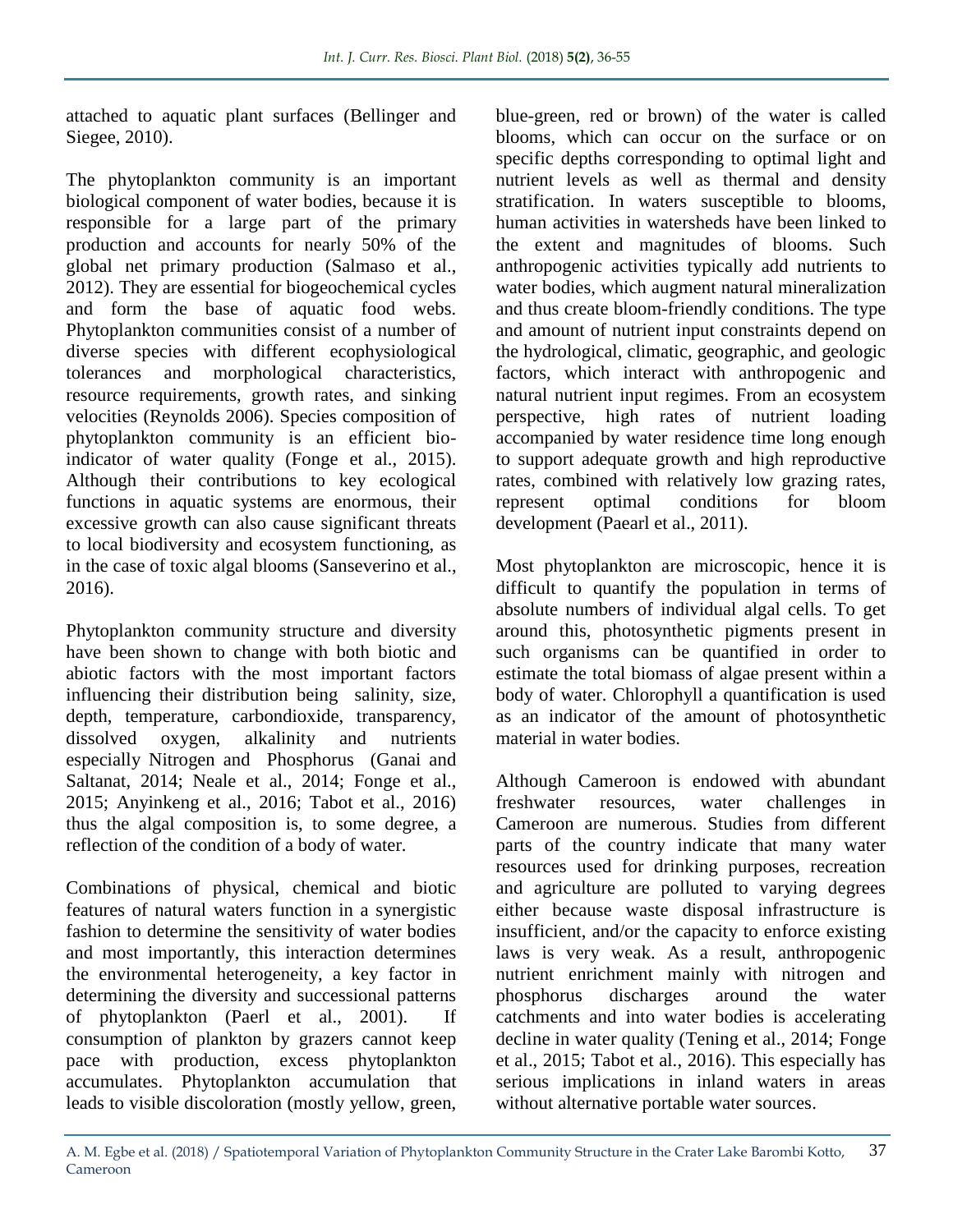Lake Barombi Kotto is a resource of great socioeconomic and ecological significance. It is a volcanic crater lake linked to the Mount Cameroon volcanic chain and is a habitat for many endemic and vulnerable plant and animal species including bacteria, fungi, algae, mussels, snails, crustaceans, insects, fish, amphibians, reptiles, birds and mammals (Moelants, 2010). Within the lake is an inhabited island, with other communities surrounding the lake all dependent on it for recreation, domestic uses and transport. Corbet et al. (1973) carried out an ecological survey in this lake and listed a few dominant phytoplankton species and prevailing physicochemical parameters. Tabi et al. (2015) focused on the Cyanobacteria in Lake Barombi Kotto to the exclusion of other algal groups. Other studies on this lake have focused on human health<br>diseases like urinary schistosomiasis diseases like urinary schistosomiasis (Nkengazong et al., 2009). Little is documented on lake water quality dynamics and seasonal effects on phytoplankton assemblages in Lake Barombi Kotto. This study aimed to assess the seasonal and spatial variability of algal abundance and community composition in Lake Barombi Kotto, in relation to anthropogenic activities. Specific objectives included: 1) To assess the relationship between the amount of chlorophyll a, algal abundance and taxonomic composition of the community and 2) To determine the effects of physicochemical parameters on the dynamics of alga communities in Lake Barombi Kotto.

#### **Materials and methods**

#### **Description of study site**

Lake Barombi Kotto is a shallow fresh water crater lake located 100m above sea level in a complex geological arrangement of volcanic rocks. It is found at  $4^{\degree}$  28<sup>'</sup> N and  $9^{\degree}16^{\degree}$  E in Meme Division of the South West Region, Cameroon. It has a total surface area of 330 hectares and average depth of 3.8m and a maximum depth of 6m. The maximum length of the lake is 2.2 km with a maximum width of 2 km. It surrounds two islands, one of which is

inhabited by the Barombi Kotto tribe. Surrounding the lake is another settlement of non-natives whose main occupation is farming and fishing. The total population of this community is about 4000 inhabitants (Ndamukong et al., 2001). Lake waters collect into a basin surrounded by hilly terrain on all sides, and with a conical island at the middle. With the lake as the lowest point all round, this relief facilitates leaching and runoff from all directions into the lake. The main water input into this lake is from an inflowing stream called **Tung Nsuria** which is the main source of drinking water in this community. This lake empties into River Meme through the outflowing stream called **Nkondong.** There are two main seasons; the Rainy season (March-October) and a Dry season (November-February).This lake supports a lot of socio economic activities like fishing, tourism, swimming and laundry, providing water for drinking (inlet) and domestic chores. Farmers fetch water from this lake to mix agrochemicals for the spraying of cocoa and other agricultural crops.

For the purpose of this study, 8 representative sampling points were selected along a diagonal across the lake to capture sources of inputs and sinks in the centre of the lake, at the leading and backward face of the lake (Fig. 1). The names and geographic coordinates of the sites are presented in Table 1.



**Fig. 1:** Map showing study site and sampling points.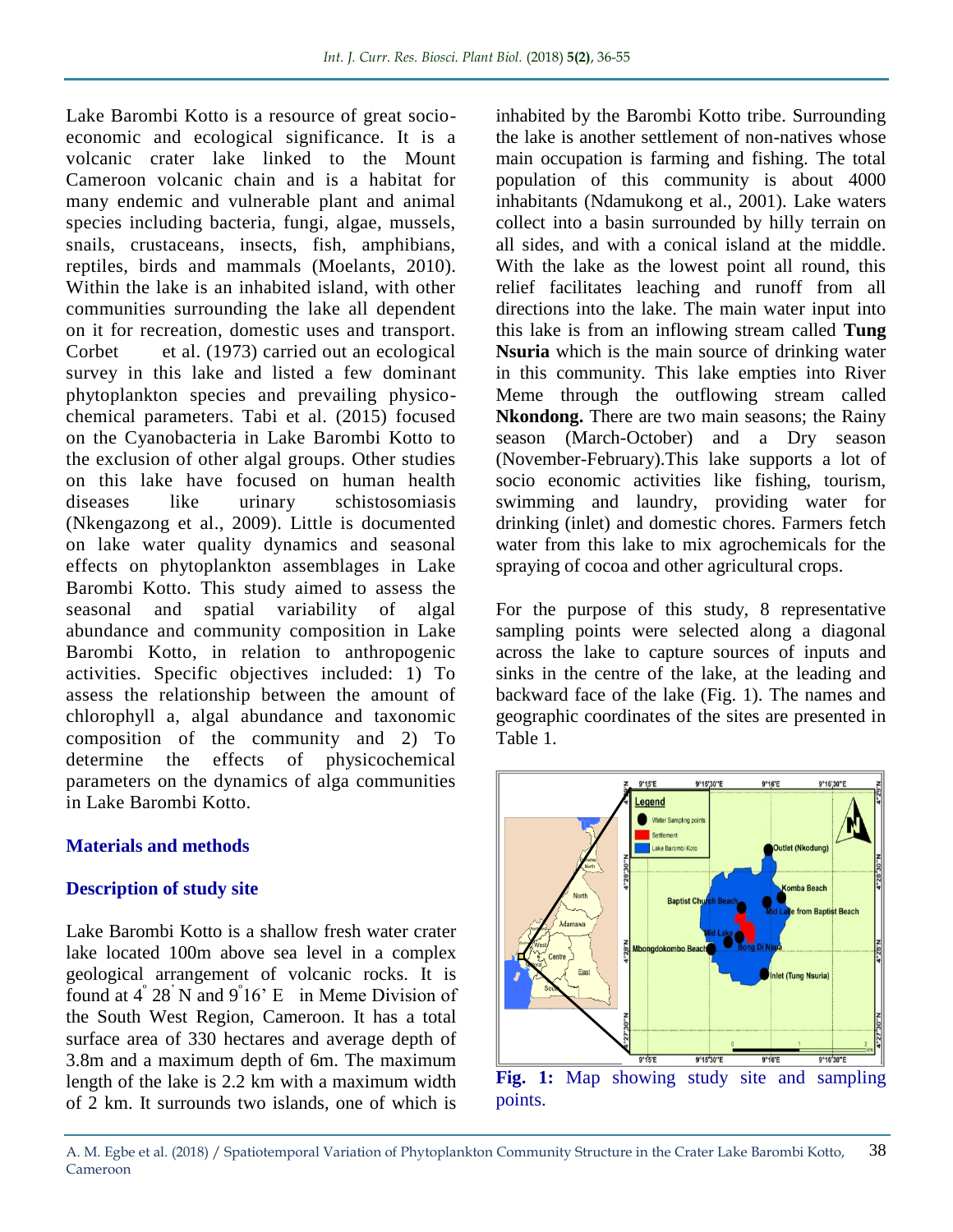| <b>Site</b>    | ັບ 1<br><b>Description</b>    | <b>Coordinates</b>       |                       |    |
|----------------|-------------------------------|--------------------------|-----------------------|----|
| S <sub>1</sub> | Mbongdokombo Beach            | $04^0 28' 00.7'' N$      | $009^{0}$ 15' 30.9" E | 87 |
| S <sub>2</sub> | Mid Lake                      | $04^0 28' 03.4'' N$      | $009^0$ 15' 39.1" E   | 88 |
| S <sub>3</sub> | Bong Di Nsua                  | $04^0 28' 05.3'' N$      | $009^0$ 15' 44.6" E   | 89 |
| <b>S4</b>      | <b>Baptist Church Beach</b>   | $04^{\rm 0}$ 28' 16.4" N | $009^0$ 15' 45.7" E   | 99 |
| S <sub>5</sub> | Mid Lake on the backward face | $04^0 28' 18.5'' N$      | $009^0$ 15' 58.0"E    | 89 |
| S <sub>6</sub> | Komba Beach                   | $04^0$ 28' 20.2" N       | $009^0$ 16' 05.0" E   | 91 |
| S7             | <b>Inlet (Tung Nsuria)</b>    | $04^0$ 27' 51.3" N       | $009^0$ 15' 56.7" E   | 90 |
| <b>S8</b>      | Outlet (Nkondung)             | $04^0 28' 38.3'' N$      | $009^0$ 15' 58.8" E   | 87 |

**Table 1.** Sampling points and GPS coordinates.

#### **Conceptual framework**

Lake Barombi Kotto is circular, with a conical island settlement at the middle, and surrounded by hilly terrain. There are beaches on several sites along settlements, and farmland. Sites were selected to cover the points of land use intensity. From the main settlement before the lake, Site 1 represents a beach with intensive laundry activities. Site 2 represents the deepest and hence sink site from this point. Site 3 is a beach on the front face, at the island, subject to domestic use. Site 4 is a beach at the backward face of the island, also characterized by laundry and domestic uses. Site 5 is central on this face of the lake and deeper than site 4, and Site 6 which is a beach at a cocoa farm. Sites 7 and 8 represent the inlet, assumed to have pristine waters, and outlet respectively. These sites thus represent all anthropogenic pressure points. Sampling was done at two depths, to capture possible effects of stratification, and across two seasons to capture temporal effects.

#### **Sample collection**

Samples were collected at 8 sites on Lake Barombi Kotto during the rainy season (August 2016) and the dry season (February 2017). At each point, samples were collected from two depths namely top ( $D1=$  top 10cm) and bottom ( $D2=$  3m below the surface) using a Van Dorn sampler. The sampling sites are presented on Figure 1, with Geographical coordinates recorded using Garmin E-trex (Table 1).

At each sampling point, 2 sets of samples were collected in duplicates (for chlorophyll a analysis and phytoplankton analysis). Water temperature

and transparency were taken *in situ* using the water thermometer and Secchi disk respectively, while other physicochemical parameters like Dissolved oxygen, conductivity, pH, Total Dissolved Solids were determined in the Soil and Water Laboratory of the University of Dschang, Cameroon. Samples were transported to this laboratory in ice boxes.

## **Chlorophyll a analysis**

Samples were kept on ice immediately following collection and during transport. In the lab, 200ml portions of each sample were run through GF/F  $0.47 \mu m$  diameter filters, the filters were cut into small pieces and placed in a glass tube to which 10 ml of a buffered acetone solution were added. After 24 hours, this mixture was ground to homogeneous slurry which was centrifuged at 2,100 rpm for 10 minutes to separate the solution from the filter paper. Chlorophyll-a absorbance was then determined using 722s Spectrophotometer (B-BRAN Scientific Instrument Company, England) at 665nm before and after acidification with 0.1M HCl for 2minutes. Chlorophyll a was calculated using the formula by Talling and Driver (1961).

## **Phytoplankton enumeration and identification**

One litre of water collected at each sampling point for phytoplankton analysis was treated with three drops of 10% Lugol's iodine and transported in coolers containing ice to the Life Sciences Laboratory of the University of Buea for phytoplankton analysis. The wet mount method was used. Slides of each sample were prepared in triplicate. A drop of well-mixed sample was placed on a sterilized slide, covered with a cover slip and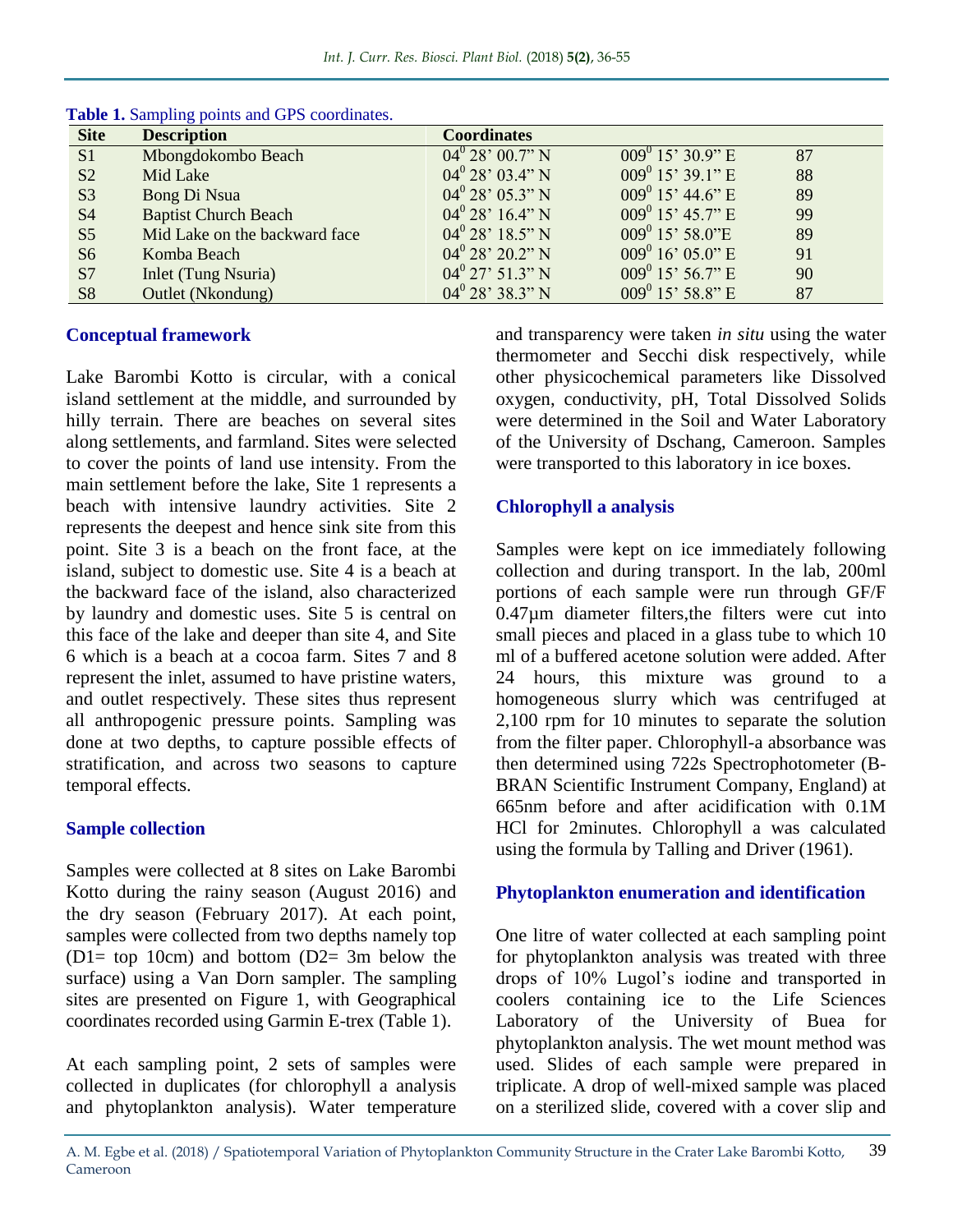observed under the Olympus light microscope. Phytoplankton species were identified and counted by the use of a binocular light microscope (Olympus BH2), at a magnification of 100 and 400x. Identification was through comparative morphology and description using relevant text books, manuals and articles (Nguetsop et al., 2007; Bellinger and Siegee, 2010). Algae were classified according to algaebase.org.

#### **Nutrient and heavy metal analyses**

The levels of total dissolved solid (TDS), electrical conductivity (EC), dissolved oxygen (DO), pH were determined using standard procedures. Chemical parameters and nutrients were analysed in the University of Dschang Laboratory: Dissolved Bicarbonate (HCO<sub>3</sub>-) (mg/l), Nitrogen-Nitrate (N- $NO<sub>3</sub>$ -), Nitrite Nitrogen (NO<sub>2</sub>-N), ammonium nitrogen (NH<sub>4</sub>-N), Orthophosphate ( $PO<sub>4</sub><sup>3</sup>-P$ ), Total P. For the main ions: Zinc (Zn), Calcium  $(Ca^{2+})$ , Magnesium (Mg), Potassium  $(K^+)$  and for the Heavy metals: Iron  $(Fe^{2+})$ , Mn  $(Mn^{2+})$ , Copper  $(Cu^{2+})$ , Zinc  $(Zn^{2+})$ , Lead  $(Pb^{2+})$  and Cadmium  $(Cd^{2+})$ . All analyses were done using standard methods (Murphy and Riley 1962; Cottenie et al., 1982; van Reeuwijk, 2002; APHA, 2005).

# **Data analysis**

The abundance of each alga per milliliter was obtained from the sum of its occurrences in the three slides (drops) as follows:

*Abundance* 
$$
(ml)
$$
 =  $\frac{n1+n2+n3}{0.15}$ 

Where;  $n1...n3 =$  algal counts in drops;  $0.15 =$ volume of three drops in ml. This was then converted to concentrations per litre.

Fishers alpha diversity index was calculated using an online Javascript tool according to the Newton's Method (Available at www.http://groundvegetation db-web.com/ground\_veg/home/diversity\_index), which is based on Fisher et al. (1943), Poole (1974), and Magurran (1981).

The Eutrophication Index was calculated as follows:

$$
EI = \frac{Number\ of\ Euglenophyta}{Number\ of\ Cyanophyta + number\ of\ chlorophyta}
$$

When  $EI < 1$ , the sample is Eutrophic and if  $>1$ , the sample is Oligotrophic.

Differences of physico-chemical parameters, nutrients and heavy metals across seasons and sampling stations were tested using ANOVA with Turkey HSD test at  $\alpha$  = 0.05.

To investigate the relationships between phytoplankton community structure and environmental parameters, simple correspondence analysis and correlations were performed. Analyses of variance and ordinations were performed using the Minitab version 2017 statistical package (Minitab Inc., USA).

## **Results**

# **Visual observations**

The water was characteristically slow-flowing and turbid, with the colour characteristically bluish green. Colonies of algae aggregated into ball-like structures could be seen in suspension all across the lake, irrespective of the sampling site. At the bottom there were higher concentrations of these aggregates compared to the surface. In addition to these aggregates, a greenish scum could be observed at Site 1 where there was intensive laundry and sewage disposal (from soiled clothing). The floating aggregates of algae were also found at the inlet, which is expected to be pristine. Analyses of the composites showed they consisted of *Microcystis* species plus species of *Aulocoseira granulosa.*

# **Physico-chemical parameters**

Physicochemical parameters considered in this study included temperature, pH, conductivity, Secchi depth. Water temperature ranged from 20°C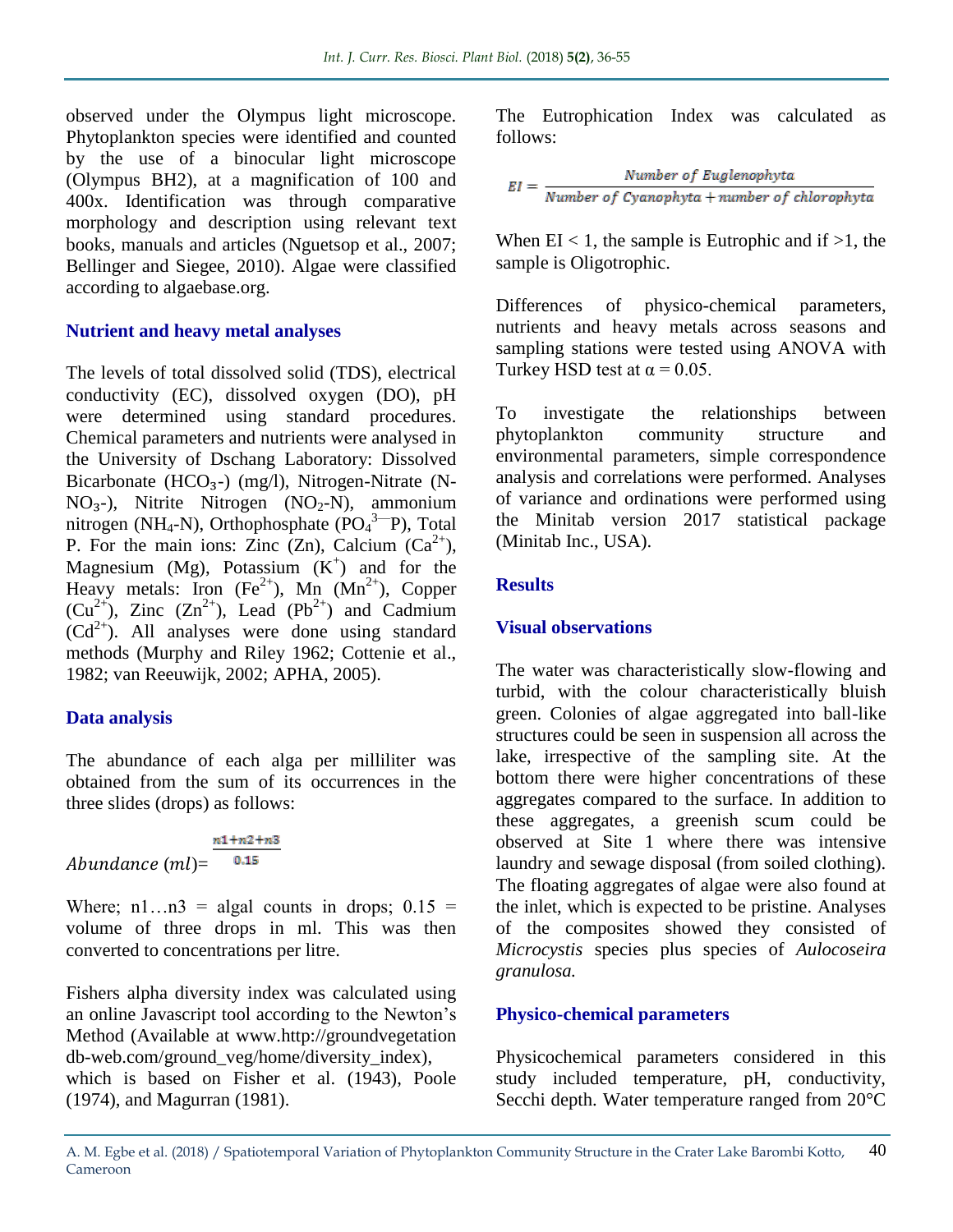$-25^{\circ}$ C in both seasons while conductivity varied significantly across sites and depths in the rainy season with maximum values ranging between 0.56-1.59 units at S5, S3, S4 and S6 and least values obtained in S1, S2 and S7. There was also a significant variation in conductivity with depths in the study with higher conductivities at the bottom (D2) than at the surface waters (D1). pH ranged between 7.3 to 7.54 (neutral pH) with no significant variations across seasons, the different sites and depths. Higher values were recorded for Secchi depth in the rainy season (0.62m) than in the dry season (0.38m). The water of Lake Barombi Kotto can thus generally be described as fresh, neutral and very turbid especially in the dry season.

#### **Nutrients**

Table 2 shows the analysis of variance results for chlorophyll a, Total oxidizable nitrogen, phosphorus, hardness and dissolved oxygen, across sites, depth and seasons as the main effects. There were significant variations in chlorophyll a and ToxN for all factors and interactions. Phosphorus varied significantly with all main effects and interactions except the interaction between seasons and depths, while dissolved oxygen concentrations were only significantly different across seasons.

**Table 2.** Analysis of variance for chlorophyll, nutrients, hardness and dissolved oxygen across sites, seasons and depth.

|                                                                                                                                                                                                                                                                                               | Chl a | <b>ToxN</b> | <b>Bicarbonates</b> | <b>TDS</b> | <b>Phosphorus</b> | <b>Total</b><br><b>Hardness</b> | <b>DO</b> |
|-----------------------------------------------------------------------------------------------------------------------------------------------------------------------------------------------------------------------------------------------------------------------------------------------|-------|-------------|---------------------|------------|-------------------|---------------------------------|-----------|
| Seasons                                                                                                                                                                                                                                                                                       | $**$  | $**$        | $**$                | ns         | $**$              | $**$                            | $**$      |
| <b>Site</b>                                                                                                                                                                                                                                                                                   | $**$  | $**$        | $**$                | $**$       | $**$              | $**$                            | ns        |
| Depth                                                                                                                                                                                                                                                                                         | $**$  | $**$        | ns                  | $**$       | $**$              | $**$                            | ns        |
| Seasons * Site                                                                                                                                                                                                                                                                                | $**$  | $**$        | $**$                | ns         | $**$              | $**$                            | ns        |
| Seasons*Depth                                                                                                                                                                                                                                                                                 | $**$  | $\ast\ast$  | ns                  | ns         | ns                | ns                              | ns        |
| Site*Depth                                                                                                                                                                                                                                                                                    | $**$  | $**$        | ns                  | $**$       | $**$              | $**$                            | ns        |
| Site*Depth*Seasons                                                                                                                                                                                                                                                                            | $**$  | $**$        | $**$                | ns         | $**$              | $**$                            | ns        |
| $\mathcal{P}$ $\mathcal{P}$ and $\mathcal{P}$ are the set of the set of $\mathcal{P}$ and $\mathcal{P}$ are the set of $\mathcal{P}$ and $\mathcal{P}$ are the set of $\mathcal{P}$ and $\mathcal{P}$ are the set of $\mathcal{P}$ and $\mathcal{P}$ are the set of $\mathcal{P}$ and $\math$ |       |             |                     |            |                   |                                 |           |

 $*$  = Significant variation; ns = Not Significant.



**Fig. 2:** Seasonal concentration of nutrients, dissolved solids and dissolved oxygen across sites.  $A =$  Surface waters;  $B =$ bottom waters;  $**$  = sites for which TDS values were excluded because they were several degrees above scale.

The seasonal concentrations of nutrients, dissolved solids and DO are presented in Fig. 2.

#### **Total oxidizable nitrogen (ToxN)**

In surface waters, ToxN ranged from 2.99 mg/l in S5 to 17.3 mg/l in S4 in the dry season. Patterns in the other sites were of the order S2> S4>S8>S3>S5>S6>S1>S7. ToxN concentrations in the rainy season ranged from 0.84 mg/l in S7 to 26.09 mg/l in S2. Significant differences  $(p<0.05)$ occurred between sites in the following order: S2>S5>S8>S6>S3>S1>S4>S7 (Fig. 2). In bottom waters, ToxN concentrations ranged from 0.09 mg/l in S1 to 16.59 mg/l in S4 in the dry season, and 0.84 to 26.09 mg/l in S7 and S2 respectively in the rainy season. Consistently there were higher ToxN concentrations in S2 for both depths and across seasons. Fig. 3 illustrates the interaction plot for ToxN and phosphorus concentrations across seasons, sites and depths. The statistical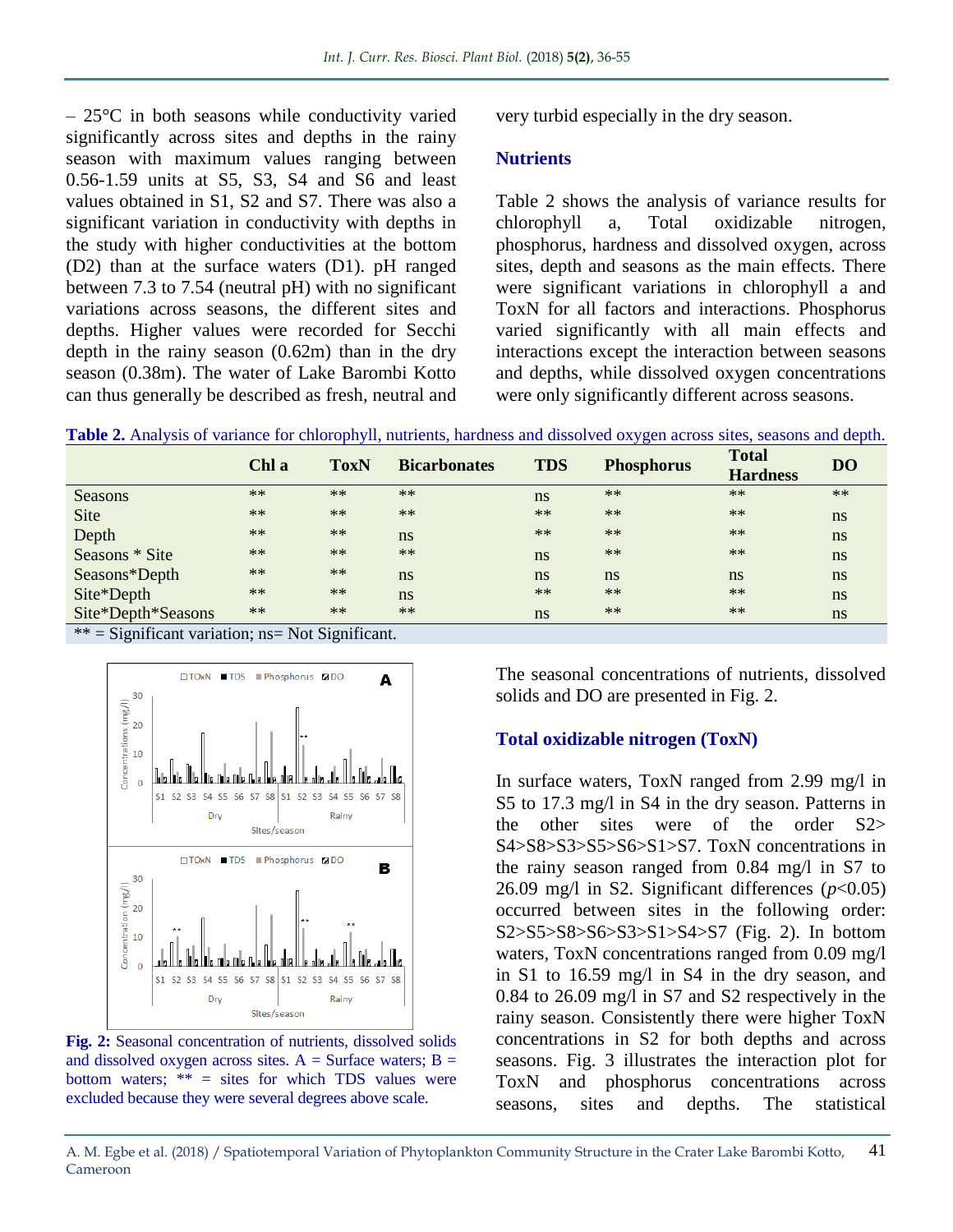significance of these interactions is illustrated in Table 2. ToxN concentrations were highest in Site 2 for the bottom samples and decreased across the rest of the sites irrespective of depth. With respect to seasonal effects, ToxN concentrations were highest in Site 2 in the rainy season and Site 4 in the dry season (Fig. 3).

#### **Phosphorus**

Phosphorus concentrations ranged from 3.24 mg/L in S4 to 21.12 mg/l in S7 in the dry season and from 2.0mg/L in S8 to 13.34mg/L in S2. Sites differed from each other in phosphorus concentrations. In the rainy season, higher concentrations occurred in S2 and S5 which are sites located in the middle of the lake and also in S7, the in-flowing stream into the lake Barombi Kotto. S5 and S6 which also had high concentrations are sites close to agricultural farmlands. Mean phosphorus concentration in D2  $(6.70 \text{ mg/L})$  were significantly greater  $(p<0.05)$ than that of D1 (4.51mg/L), suggesting nutrient accumulation in the bottom of the lake. Seasonal trend of phosphorus concentration across sites and depths is illustrated in Fig. 2. Fig. 3 presents interaction effects on phosphorus concentrations, and shows that there were higher concentrations in the bottom samples irrespective of site, higher concentrations in the dry season especially at Site 7.



**Fig. 3:** Interaction Plot for ToxN and Phosphorus concentrations in the samples across sites, seasons and depths.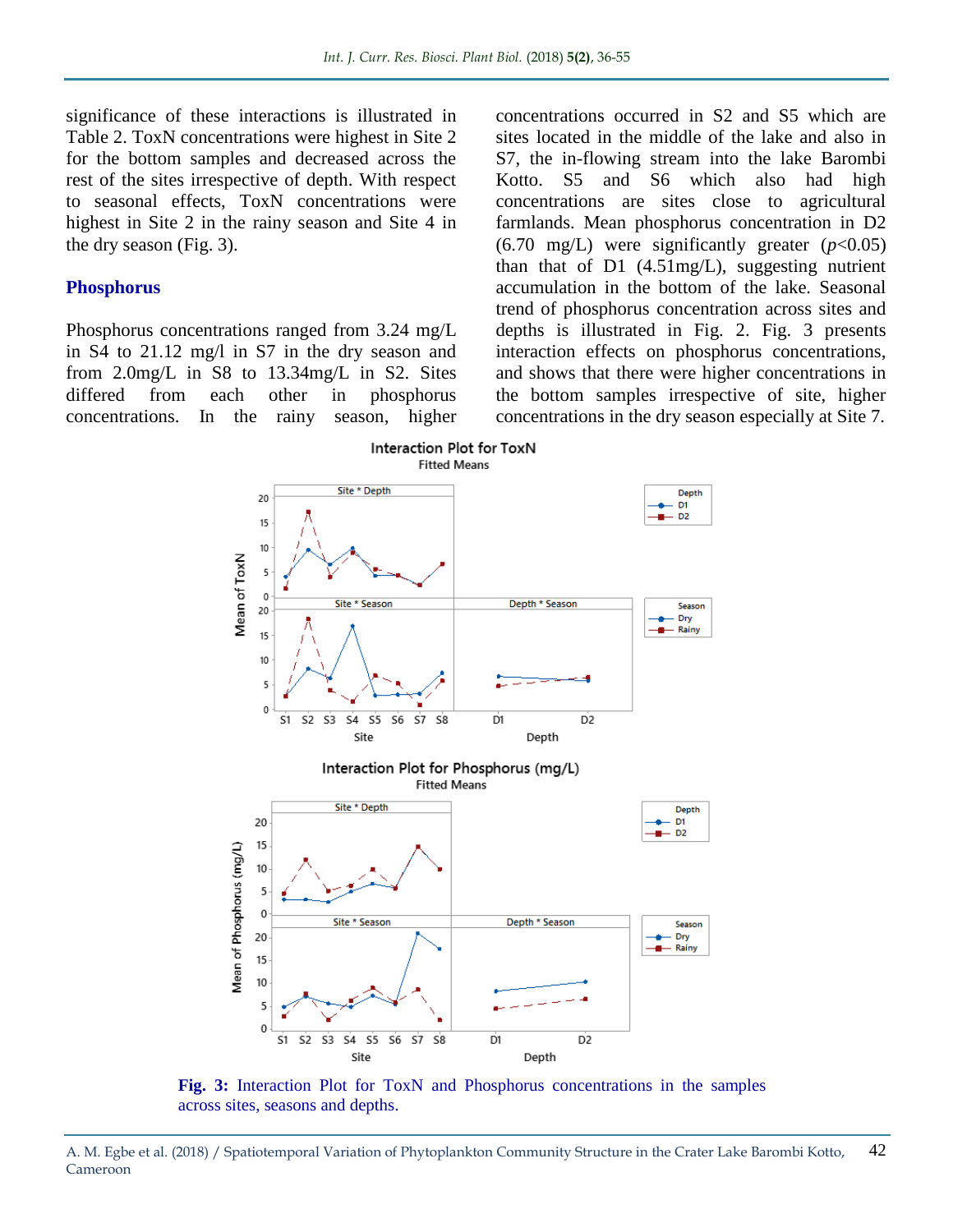#### **Bicarbonate (mg/CaCO3)**

Significant variations in bicarbonate concentrations (data not shown) occurred in the dry season across the different sites and depths ranging from 20.61 mg/L in S4 to 36.60 mg/L in S8.

**Total hardness (mg/CaCO3):** Significant variations were recorded across seasons, the different sites and depths (Table 2). Mean total hardness ranged from 29.55 mg/ $CaCO<sub>3</sub>$  in S1 to  $43.15$ mg/CaCO<sub>3</sub> in S2 with the mid lake sites (S2) and S5) having highest mean total hardness than all the other sites in the rainy season. In the dry season, total hardness ranged from 17.8 in S7 to 72.25mg/L in S5 and the accumulation was in the following order:  $S5 > S8 > S4 > S2$ ,  $S6$ ,  $S1 > S3 > S7$ . Sites along the agricultural farmlands had significantly higher total hardness and also significantly higher hardness at D2.

#### **TDS**

Total dissolved solutes concentrations varied across sites and depth but there were no seasonal effects. Concentrations typically ranged from 2 to 6 mg/l, with notable exceptions; in the surface waters, TDS concentrations at Site S2 in the rainy season were 9745 mg/l, and in the bottom samples, TDS in S2 was 5105 mg/l in the dry season and 9745 and 400mg/l in sites S2 and S5 respectively in the rainy season. Sites 2 and 5 are the mid lake sites in the front and back faces of the lake respectively.

#### **Dissolved oxygen (DO)**

Dissolved Oxygen varied significantly across seasons but no significant variations occurred at different sites and depth (Table 2). Mean DO concentrations ranged from 2.29 mg/L to 2.56 mg/L in the rainy season, while in the dry season, it had the range of 1.99- 2.3 mg/L significantly higher than that in the dry season (Fig. 2).

## **Heavy metals**

Tests of significance results on heavy metals

concentrations across sites are presented in Table 3. Of the 5 heavy metals assessed in this study, there were significant variations of heavy metals concentrations across seasons only for Fe, Cu and Mn. No seasonal variation was recorded for Zn, Pb and Cd. Only Fe, Zn and Cu contents varied significantly across different sites ( $p \leq 0.05$ ).

| Table 3. Heavy metals across sites, seasons and depth |  |  |  |  |
|-------------------------------------------------------|--|--|--|--|
| sites seasons and depth in Lake Barombi Kotto.        |  |  |  |  |

|                                                     | Fe   | Zn   | Cu   | Mn   | Pb | Cd |  |  |
|-----------------------------------------------------|------|------|------|------|----|----|--|--|
| Seasons                                             | $**$ | ns   | $**$ | $**$ | ns | ns |  |  |
| <b>Site</b>                                         | $**$ | $**$ | $**$ | ns   | ns | ns |  |  |
| Depth                                               | $**$ | ns   | ns   | ns   | ns | ns |  |  |
| Seasons * Site                                      | $**$ | $**$ | $**$ | $**$ | ns | ns |  |  |
| Seasons*Depth                                       | $**$ | ns   | ns   | ns   | ns | ns |  |  |
| Site*Depth                                          | $**$ | ns   | ns   | ns   | ns | ns |  |  |
| Site*Depth*Seasons                                  | $**$ | ns   | ns   | ns   | ns | ns |  |  |
| $**$ = Significant variation; ns = Not Significant. |      |      |      |      |    |    |  |  |

For Iron (Fe), the mean concentration in the rainy season ranged from  $2.638 \pm 0.131$  to  $2.875 \pm 0.054$ mg/l. For the dry season, mean Fe concentration ranged from 3.04  $\pm$ 0.315 mg/l in S7 to 6.615 mg/l in S8 with the following pattern: S8> S4> S2>S3 >S6, with higher values in the sites along the agricultural farmlands.

For Zinc (Zn), there was a significant variation across sites with mean Zn concentration ranging between 0.01 mg/l- 0.028 mg/l in S4 and S5 respectively in the rainy season. Higher levels of Zn were found at mid lake from the agricultural wing at S5 and S6 (0.028 mg/l) and also inland from the Island beach at S3 and S2. In the dry season, significant variations across sites but not across depth were recorded, with S3 and S4 having maximum concentrations of 0.56 and 1.79 mg/l respectively. The inland beaches (around the island settlement) had higher zinc content in the dry season. For Cu, there were significant variations across seasons, with mean Cu concentration for the rainy season significantly higher than the dry season. Manganese (Mn), Lead (Pb) and Cadmium (Cd) contents exhibited no significant variations across seasons, sites and depths (Table 3).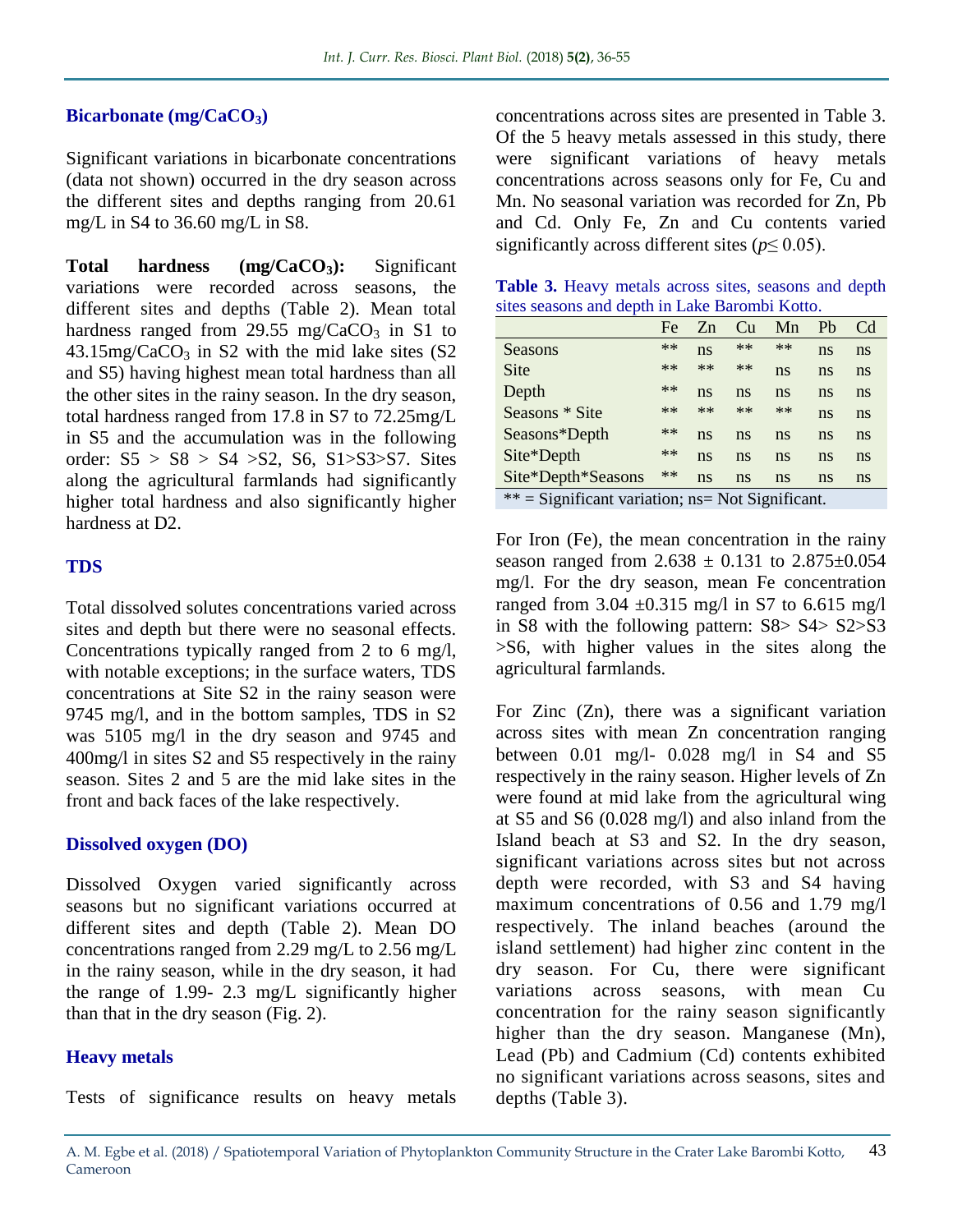#### **Phytoplankton biomass measured as chlorophyll a concentration**

Tests of significance on chlorophyll a concentration are presented in Table 2. Chlorophyll concentrations varied significantly with depth, sites and seasons as well as all interactions. Fig. 4 illustrates the concentration of chlorophyll a across sites (A), Depths (B) and seasons (C).



**Fig. 4:** Chlorophyll *a* concentration across sites (A), depth (B) and seasons (C) in Lake Barombi Kotto.

Mean chlorophyll a concentration was higher in Sites 2, 5 and 8 (201.2, 250.5 and 196.9 µg/l respectively). There were significantly higher mean chlorophyll a concentration at the bottom water, D2  $(185.9 \pm 314)$  than the surface waters D1  $(93.8 \pm 11)$ 11.0) (Fig. 4). Also, there were higher chlorophyll a concentrations in the rainy season (139 mg/l) than in the dry season (98.8 mg/l). The lowest mean concentration of chlorophyll a was recorded in Site  $7(19.15 \pm 3.85)$ . There was a general increase in mean chlorophyll a concentration in all the sites (except mid-lake sites S5 and S2) during the dry season. In both seasons, S5 had the highest concentration of chlorophyll a. The order of chlorophyll a concentration in the different sites was as follows:

*Dry season:*  $S5 > S1 > S2 > S6 > (S8 \text{ and } S3) > S4$  $>$ S7 (Fig. 4) *Rainy season:* S5 >S8 >S2 >S6 >S4 > S3> S1> S7.

#### **Phytoplankton community structure and seasonal dynamics**

A total of 8 algal divisions were identified in Lake Barombi Kotto during the study period namely Bacillariophyta,Chlorophyta, Chrysophyta, Cryptophyta, Cyanophyta,Dinophyta, Euglenophyta, and Xanthophyta. There were marked seasonal and spatial differences in the quantitative and qualitative composition of phytoplankton. The divisions Chlorophyta and Cyanophyta had more species in the dry season, and in the rainy season the Chlorophyta and Bacillariophyta had more species compared to all other divisions (Fig. 5 A and B). The Division Cyanophyta witnessed a marked drop in number of species in the rainy season compared to the dry season (Fig. 5A and B respectively). The Euglenophytas which are indicators of oligotrophic conditions were relatively fewer compared to the Chloropyta and Cyanophyta that would thrive in eutrophic conditions. The Euglenophycean Index was markedly  $\langle 1 \rangle$  in both seasons, indicating that the waters were eutrophic throughout and for both surface and bottom waters. In terms of abundance (Figures 5C and D) the Cyanophyta were more abundant in both seasons, with a significantly higher percentage in the Dry season. The relative abundance of the Chlorophyta also increased in the Rainy season (from 6 to 13%) as did relative abundances of Dinophyta and Euglenophyta.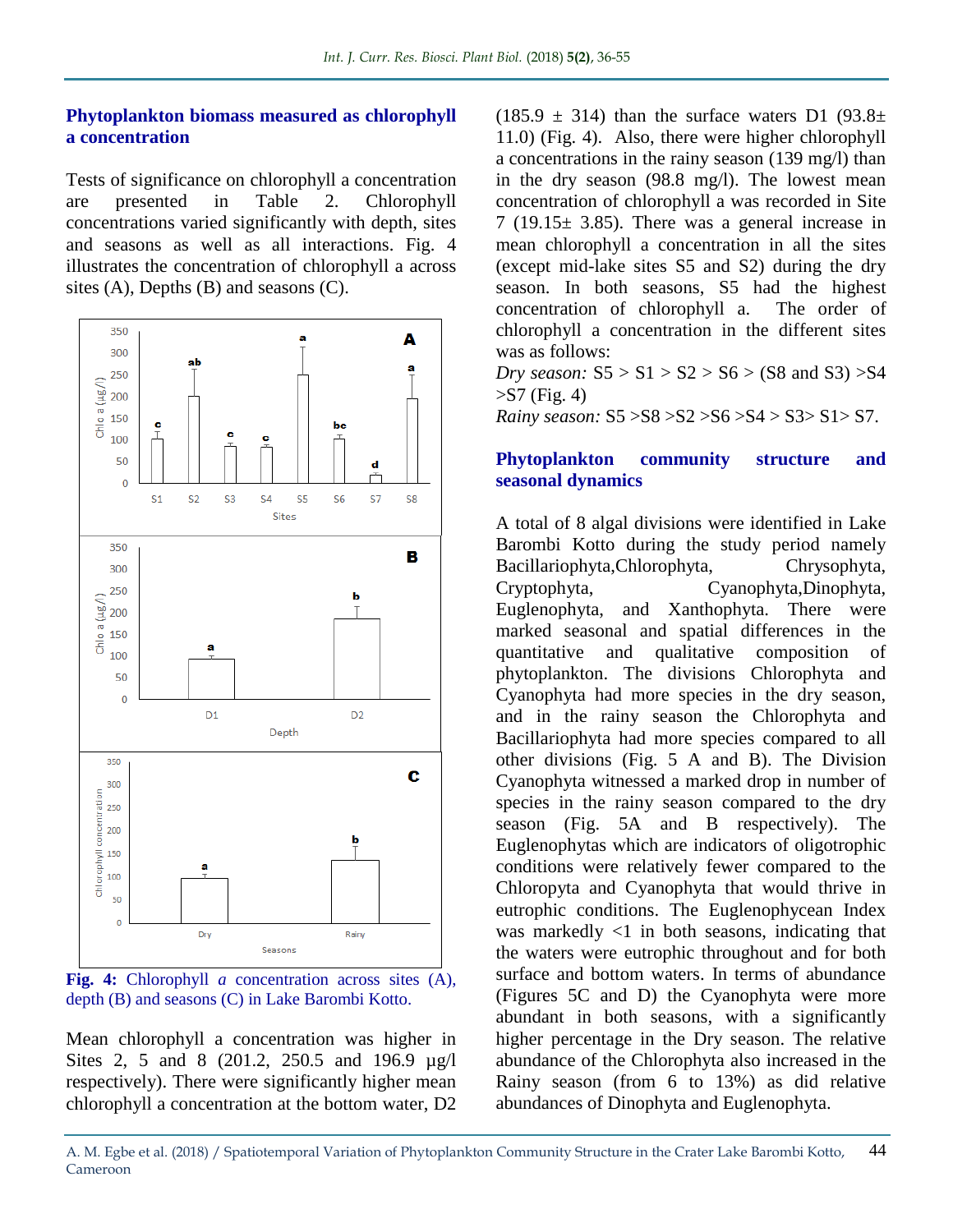

**Fig. 5:** Phytoplankton community structure and seasonal dynamics in the Lake Barombi Kotto.

Phytoplankton community composition (species richness) varied significantly across sites and depths in the rainy season with Chlorophyta, Cyanophyta and Dinophyta recorded as the 3 most abundant divisions (Figure 5 A and B).Chlorophyta had the highest percent composition in most of the sites  $(S1 = 53\%)$   $S2 = 36\%$  and  $S8 = 38\%$ . Dinophyta dominated in S7 (54%), S8 (48%) and S3 (49%) and Chlorophyta recorded highest (41%, 31% and 20%) in S1, S2 and S6 respectively.

At the lower depth (D2), 4 major Divisions had high percent composition; namely Bacillariophyta, Chlorophyta, Cyanophyta and Dinophyta. The abundance of Bacillariophyta was higher in D2 than in D1 for the rainy season. The proportion of Bacillariophyta in surface samples at site 1 increased from 4% to 51% in D2, 21% to 28 % in S2, 7% to 18% in S3, 0% to 32% in S5. Xanthophyta had a higher percent composition in S2. Some taxa were found to occur only in one depth and not in the other. For example, Chrysophyta, Cryptophyta and Xanthophyta were present in the rainy season (both D1 and D2) but in the dry season, these 3 divisions occurred only in the bottom samples.

In the Dry season, bloom concentrations were recorded for the Cyanophyta, Dinophyta and Chlorophyta. Cyanophyta was most abundant in 3 sites S4 (86%), S5 (76%) and S6 (44%) followed by Dinophyta which was most abundant in S7 (82%), S8 (58%) and S3 (50%) and Chlorophyta which was most abundant in  $S1(41\%)$ , S2 (31%) and S8 (18%). In the bottom samples during the Dry season, Cyanophyta, Dinophyta and Bacillariophyta are the most abundant taxa.

#### **Spatial and temporal variation in species richness and diversity**

Phytoplankton species composition differed significantly across sites, depths and seasons. Overall, species richness was similar, though higher for surface waters in the rainy season and for bottom waters in the dry season (Table 4). Surface waters lost 13 species in the dry season compared to the rainy season, while bottom waters gained 4 species in the dry season compared to the rainy season. Irrespective of species, phytoplanktons were more abundant in the dry season, with higher abundance in the bottom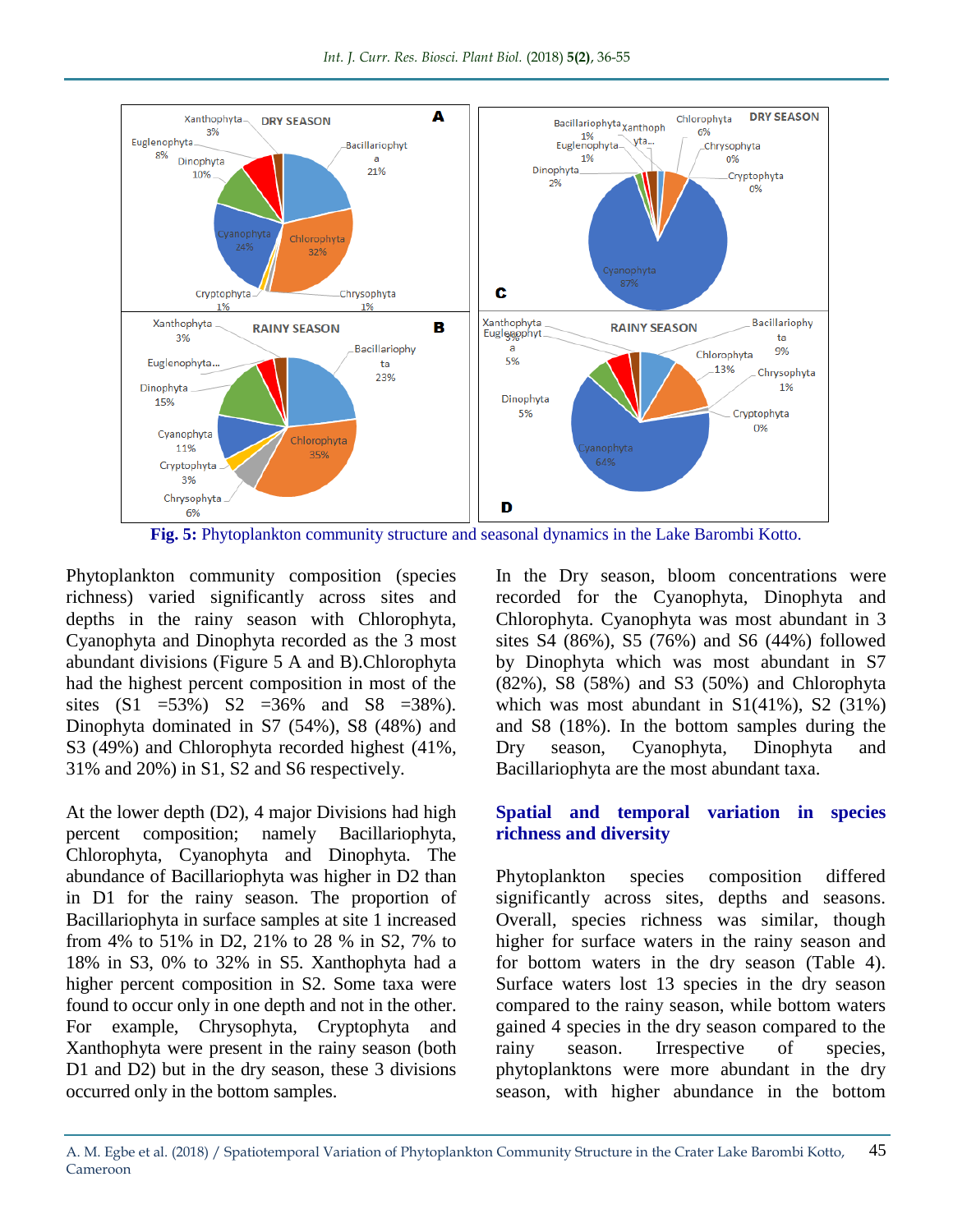waters (Table 4). In the rainy season, there is also a vertical stratification of phytoplankton abundance, as more individuals were enumerated from the bottom samples. The most diverse season (Fishers  $\alpha = 6.008$ ) was the surface samples at the rainy season. With respect to spatial dynamics, Sites 3 and 1 had greater abundance, richness and diversity in the rainy season for the front face of the lake, compared to the middle site (S2). At the back end of the lake, the middle site (S3) had

greater abundance but less richness and diversity compared to the two other sites on this face (S4 and S6) in the rainy season. In the dry season for the front end of the lake, the middle site (S2) had a higher abundance, species richness and diversity compared to Sites 1 and 3 and this pattern of accumulation towards the middle of the lake was also observed at the back face of the lake where the middle site (S5) had greater abundance, richness and diversity in the dry season (Table 4).

**Table 4.** Phytoplankton Abundance, Species Richness and Diversity across seasons and depths in Lake Barombi Kotto.

| <b>Temporal variations</b> |              |                  |                                |                  |  |  |  |  |
|----------------------------|--------------|------------------|--------------------------------|------------------|--|--|--|--|
| <b>Season</b>              | <b>Depth</b> | <b>Abundance</b> | $Richardmathbf{R}(\mathbf{S})$ | Fishers $\alpha$ |  |  |  |  |
| Rainy                      | D1           | 7,090,000        | 84                             | 6.008            |  |  |  |  |
| Dry                        | D1           | 17,760,863       | 71                             | 4.687            |  |  |  |  |
| Rainy                      | D2           | 10,546,667       | 80                             | 5.532            |  |  |  |  |
| Dry                        | D2           | 26,899,984       | 84                             | 5.450            |  |  |  |  |

|                | <b>Spatial variations</b> |                   |                     |                   |                     |                   |  |  |  |
|----------------|---------------------------|-------------------|---------------------|-------------------|---------------------|-------------------|--|--|--|
| <b>Site</b>    | <b>Abundance</b>          |                   | Richness $(S)$      |                   | Fishers $\alpha$    |                   |  |  |  |
|                | <b>Rainy season</b>       | <b>Dry Season</b> | <b>Rainy Season</b> | <b>Dry Season</b> | <b>Rainy Season</b> | <b>Dry Season</b> |  |  |  |
| S <sub>1</sub> | 1,255,000                 | 3,083,333         | 36                  | 29                | 2.764               | 2.038             |  |  |  |
| S <sub>2</sub> | 1,066,667                 | 4,244,910         | 34                  | 40                | 2.633               | 2.811             |  |  |  |
| S <sub>3</sub> | 1,438,333                 | 2,080,392         | 40                  | 28                | 3.062               | 2.022             |  |  |  |
| <b>S4</b>      | 875,000                   | 2,026,667         | 38                  | 40                | 3.022               | 2.978             |  |  |  |
| S <sub>5</sub> | 1,315,000                 | 2,223,333         | 27                  | 43                | 2.017               | 3.196             |  |  |  |
| S <sub>6</sub> | 971,667                   | 1,208,333         | 28                  | 34                | 2.150               | 2.606             |  |  |  |
| S7             | 1,033,333                 | 2,970,080         | 14                  | 12                | 1.011               | 0.792             |  |  |  |
| S <sub>8</sub> | 863,333                   | 4,493,333         | 14                  | 13                | 1.026               | 0.839             |  |  |  |

## **Dynamics within major divisions**

## **Division Bacillariophyta**

In Bacillariophyta, a total of 13 diatom species from 12 families were recorded in all the 8 sites in surface waters (D1) during the rainy season. These species were *Aulacoseira granulata, Nitzchia palea, Cocconeis pediculus, Cymbella sp, Synedra ulna, Peronia sp, Pinnularia sp, Pinnularia viridis, Rhizosolenia bergonii, U. eriensis, Cyclotella meneghiniana, Cymatopleura sp, Tabellaria flocculosa*. Of these, only 6 species represented in 4 families were present in the Dry season namely *Aulacoseira granulata*, 2 species of *Cocconeis*, *Rhizosolenia* sp, and 2 species of *Cyclotella*. Species richness increased with depth; 16 diatom

species were present in D2 as opposed to 13 in D1 in the rainy season while in the dry season, 20 species were present in D2 as opposed to 6 in D1.

## **Division Chlorophyta**

Chlorophyta exhibited a very high diversity and species richness in the rainy season. Twenty-eight species of green algae from 15 families were present in the surface water (D1) in the rainy season but in the dry season only 15 species from 7 families were present. Some species were only present in the rainy season and not in the dry season, for instance *Stigeoclonium sp, Cladophora fracta, Closterium sp, Cosmarium sp, Micrasterias sp, Staurodesmus sp, Chlorogonium sp, Haematococcus sp, Micractinium sp, Golenkinia*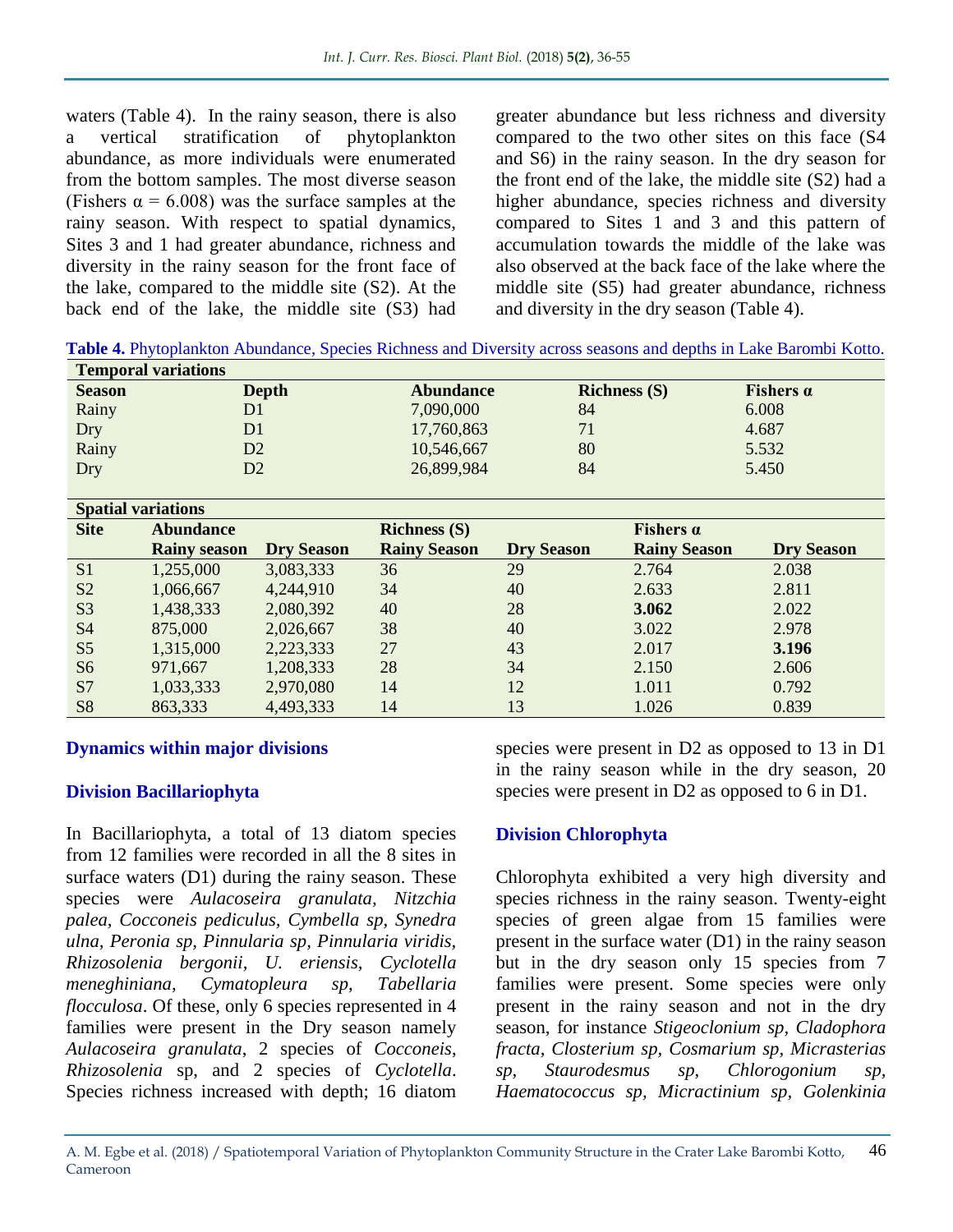*sp, Oedegonium sp, Tetrastrum sp, Selenastrum sp, Synura sp, Mougeotia sp, Spirogyra sp* and *Zygnema sp*. Seven species of green algae were unique only to the dry season (*Ankyra sp, Dictyosphaerium sp, Pediastrum duplex, Pediastrum simplex, Scenedesmus quadricauda, Pandorina sp* and *Volvox sp*). Green algae that were common to both dry and rainy season include *Chlamydomonas sp, Chlorella sp, Lagerheimia sp, Tetraedron caudatum, T. minimum, T. regulare* and *Ankistrodesmus sp*.

In the bottom waters in the rainy season, 20 species were recorded as opposed to 18 in the dry season. Green algae species that were common in both seasons include *Chlorella sp, Lagerheimia sp, Closterium sp, Pediastrum simplex, Tetraedron spp, Scenedesmus quadricauda* and *Volvox sp*.

## **Division Cyanophyta**

The blue green algae exhibited a high dominance among the other taxa. A total of 8 species from 7 genera were present in both seasons in surface waters, of which 4 species were common in both seasons (*Anabaena circinalis, Microcystis aureginosa, M. flos-aquae, and Synechococcus sp*). *Merismopedia sp, Nostoc sp,* and *Stigonema sp*. occurred only in the dry season while *Aphanocapsa sp*, *Arthrospira sp*, *Oscillatoria sp* and *Gleotrichia sp* occurred only in the rainy season. A similar trend was observed in the dry season, with both D1 and D2 having common species of blue green algae except for *Aphanizomenon sp* and *Cylindrospermopsis sp* which were only found in D<sub>2</sub> in the dry and rainy season respectively.

## **Division Dinophyta**

Dinophyta had a total of 23 species from 17 genera, 13 families in the rainy season while in the dry season, there was an increase in species number in this group (36 species) in D1. For D2 there was no significant difference in the species composition for both seasons. Species common to both seasons include *Amphisolenia spinolusa, Ceratium gravidum, C. hurundinella, C. inflatum, C.*  *lineatum, Dinophysis caudate, Histoneis depressa, Amphidinium sp, Gymnodinium sp, Gyrodinium sp, Peridinium spp, Glenodium sp*.

## **Divisions Euglenophyta, Xanthophyta and Chrisophyta**

Four genera present in the division Euglenophyta were *Cosmarium, Euglena, Phacus* and *Trachelomonas* of the Class Euglenophyceae. Xanthophyta and Chrysophyta had the least occurrence. Three genera were present in the Xanthophyta namely; *Tribonema, Vaucheria* and *Drapanaldia*. These 3 genera were present in both surface and bottom water (except *Vaucheria*) in the rainy season. In the dry season only bottom water samples had species of *Tribonema* and *Vaucheria*; none of these species were present in surface water during the dry season.

For the Chrysophytes, one genus, *Mallomonas* with just one species, (*Mallomonas sp*) was present in bottom water samples during the dry season and none in surface waters; 4 genera (*Chrysocapsa, Dinobryon* (*D. cranulatum* and *D. cylindricum)*, *Mallomonas* and *Synura* were recorded in bottom water samples during the rainy season.

The least represented algal group was Cryptophyta having only one genus (*Cryptomonas*) in the dry season in S4 while in the rainy season, a different genus, *Rhodomonas* was recorded in bottom samples.

## **Ordinations**

Fig. 6 shows the ordination of species and measured parameters across sites and seasons. There is a clear seasonal (temporal) variation in the species abundant (Fig. 6 A). This difference is explained by the first component (99.9%). While TDS is closely associated with the rainy season and its associated abundant species, there is no clear driver for species abundant in the dry season. However, Figure 6B shows that NH4-, TDS and turbidity determine the distinctness of Sites 2 and 5 in the Rainy season, compared to the other sites. These sites are mid-lake sites on the two lake faces studied.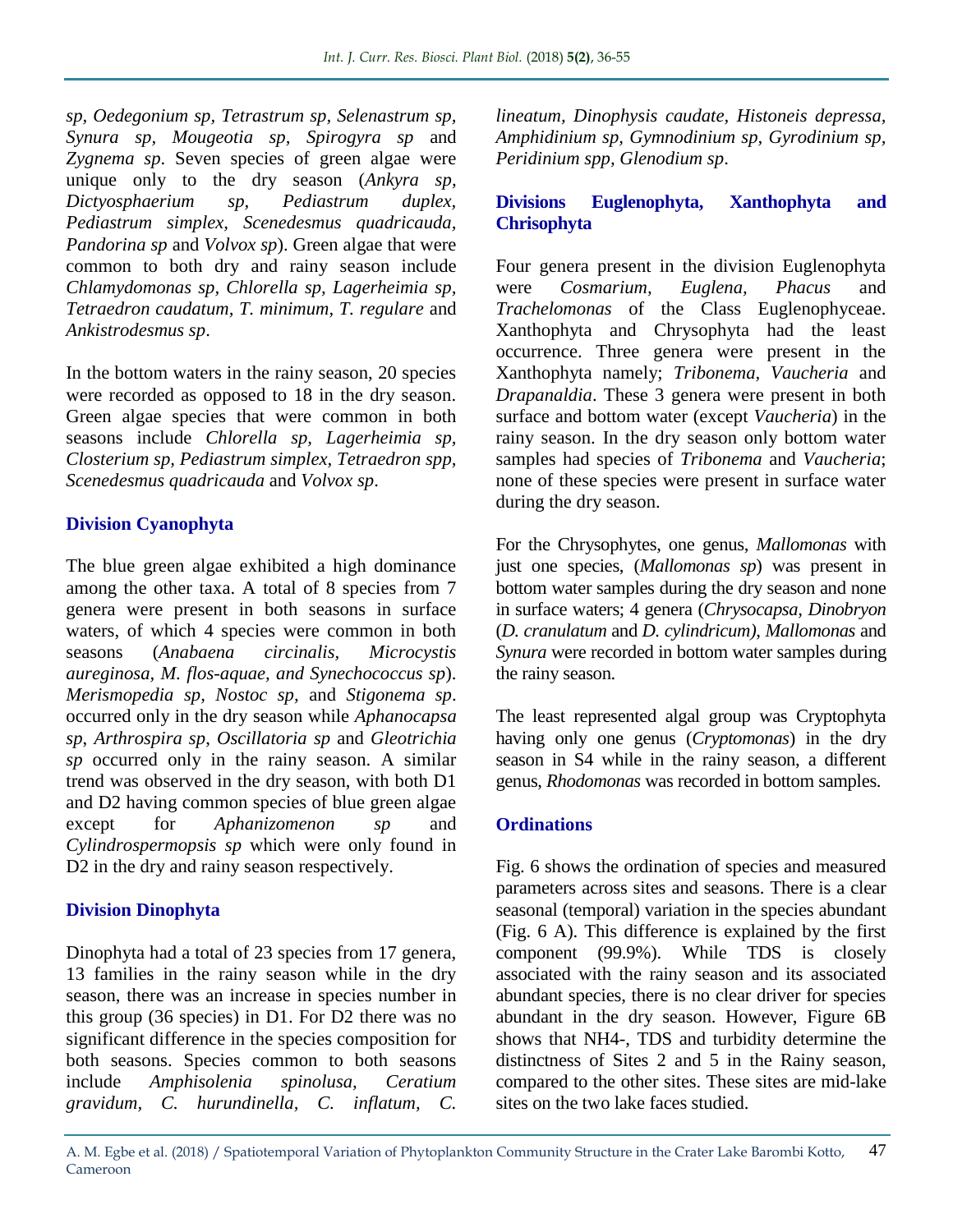

**Fig. 6:** Ordination of phytoplankton species and measured parameters across seasons (A) and seasons with sites (B). [**Abbreviations used:** As = *Acanthogonyaulax spirifera*, Am = *Achnanthidium minutissimum*, Amp = *Amphidinium poecilochroum*, Amh = *Amphisolenia sp*, Amb = *Amphisolenia bidentata*, Ams = *Amphisolenia spinulosa*, An = *Anabaena sp*, As = *Ankistrodesmus sp*, Ank = *Ankyra sp*, Aps = *Aphanizomenon sp*, Ag = *Aulacoseira granulata*, Ags = *Aulacoseira sp*, Cg = *Ceratium gravidum,* Cti = *Ceratium tripor*, Ch = *Ceratium hirundinella*, Cl = *Ceratium lineatum*, Clo = *Ceratium longipes*, Chs = *Chlamydomonas sp*, Chl = *Chlorella sp*, Cry = *Chrysocapsa sp*, Cs = *Closterium sp*, Cop = *Cocconeis pediculus*, Coc = *Cocconeis sp*, Co = *Coscinodiscus sp*, Com = *Cosmarium sp*, Crs = *Cryptomonas sp*, Cym = *Cyclotella meneghiniana*, Cyc = *Cyclotella sp*, Cyb = *Cymbella sp*, Dis = *Dictyosphaerium sp*, Da = *Dinophysis acuta*, Din = *Dinophysis sp*, Dcr = *Dinobryon cranulatum*, Dcy = *Dinobryon cylindricum*, Dcd = *Dinobryon divergens*, Dr = *Drapanaldia sp*, Ery = *Erythropsis pavillardi*,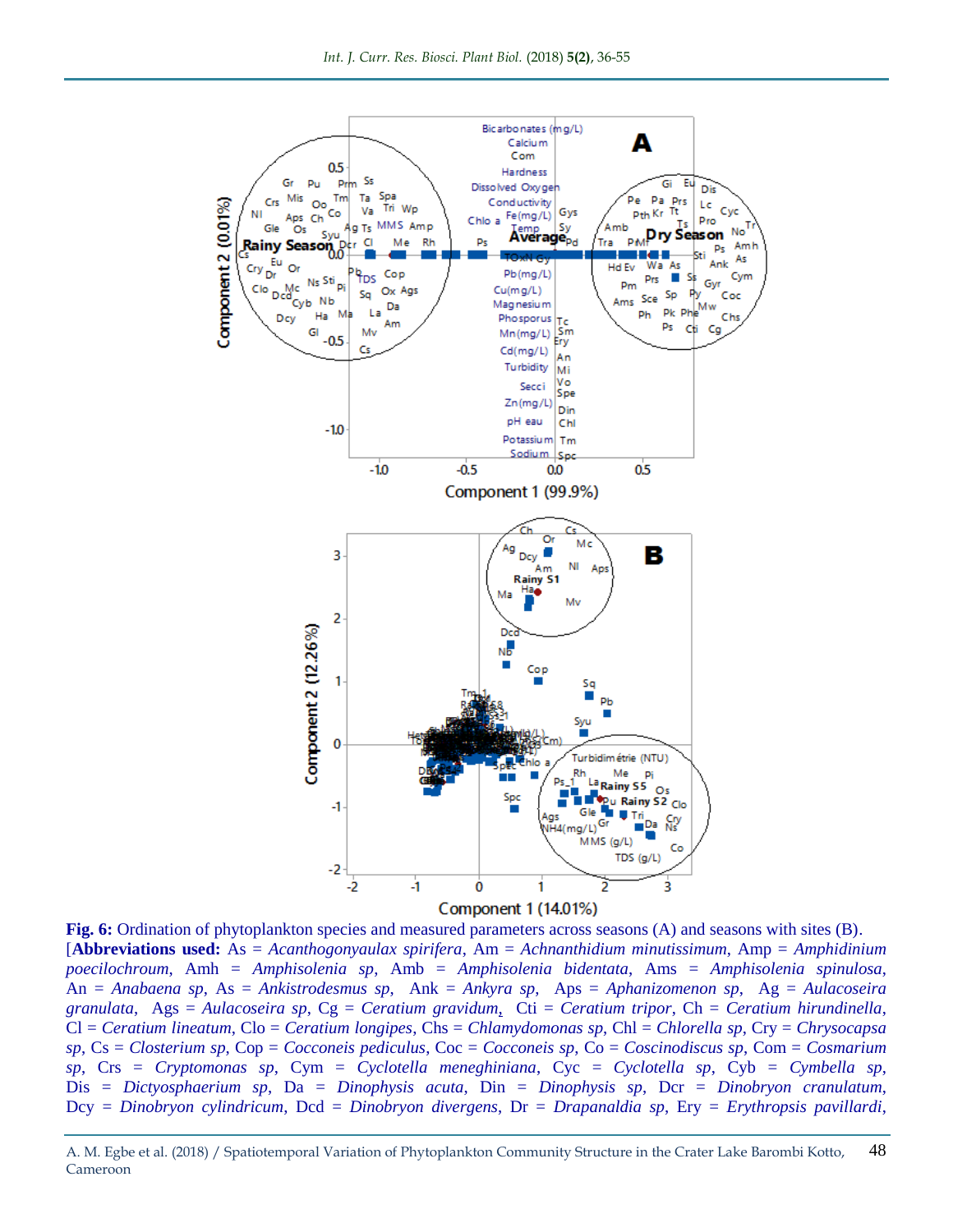Eu = *Euastrum sp*, Eu = *Euglena sp*, Ev = *Euglena viridis*, Gl = *Glenodinium sp*, Gle = *Gleotrichia sp*, Gy = *Gymnodinium sp*, Gi = *Gyrodinium instriatum*, Gys = *Gyrodinium sp*, Gyr = *Gyrodinium spirale*, Gr = *Gyrosigma sp*, Ha = *Haematococcus sp*, Hd = *Histoneis depressa*, Kr = *Katodinium rotundatum*, Lc = *Lagerhemia chodata*, La =*Lagheriemia sp*, Ma = *Malomonas sp*, Mv = *Melosira varians*, Mc = *Meridion circulare*, Me = *Merismopedia sp*, Mi = *Microcystics auraginosa*, Mf = *Microcystics flos-aqua*, Mw = *Microcystics wesenberger*, Mis = *Microspora sp*, Nb = *Navicula Bory*, Nl = *Nitzchia linearis*, Ns = *Nitzchia sp*, No = *Nostoc sp*, Os = *Oedegonium sp*, Or = *Oscillatoria rubescens*, Oo = *Oocystics sp*, Ox = *Oxytoxum sp*, Pa = *Palmipes*, Ps = *Pandorina sp*, Pd = *Pediastrum duplex*, Ps = *Pediastrum simplex*, Pe = *Peridinium sp*, Pu = *Peridinium umbonatum*, Ph = *Phacus sp*, Pm = *Phalacroma mitra*, Phe = *Pheopolykrikos hartmannii*, Pi = *Pinnularia sp*, Pk = *Polykrikos kofoidii*, Ps = *Polykrikos schwartzii*, Pb = *Prorocenteum belizeanum*, Pr = *Prorocentrium sp*, Pro = *Prorocentrium rostratum*, Prm = *Prorocentrum micans*, Prs = *Protoceratium sp*, Pth = *Protoperidinium therianum*, Prs = *Protoperidinium sp*, Py = *Pyrodinium sp*, Rh = *Rhizosolenia sp*, Sq = *Scenedesmus quadricauda*, Sce = *Scenedesmus sp*, Sm = *Schuetiella mitra*, Ss = *Schuettiella sp*, Ss = *Selenastrum sp*, Sp = *Spatulodinium pseudonoctiluca*, Spa = *Spatulodinium sp*, Spc = *Sphaerium corneum*, Spe = *Sphaerodinium sp*, Sti = *Stigonema sp*, Sti = *Stigeoclonium sp*, Sy = *Synechococcus sp*, Syu = *Synedra ulna*, Tc = *Tetraedron caudatum*, Tm = *Tetraedron mediocris*, Tm = *Tetraedron minimum*, Tr = *Tetraedron regulare*, Ts = *Tetraedron sp*, Ts = *Tetrastrum sp*, Tt = *Torodinium terodo*, Tra = *Trachelomonas sp*, Tri = *Tribonema sp*, Va = *Vaucheria sp*, Vo = *Volvox sp*, Wa = *Warwonia sp*, Wp = *Warnowia polyphemus*].

#### **Correlation of research parameters**

|                  | <b>TOxN</b> | <b>TDS</b> | <b>MMS</b> | <b>Phosphorus</b> | <b>DO</b> | Chlo a   | Secci    | pH eau   | <b>Abundance Richness</b> |       |
|------------------|-------------|------------|------------|-------------------|-----------|----------|----------|----------|---------------------------|-------|
| <b>TDS</b>       | 0.391       |            |            |                   |           |          |          |          |                           |       |
|                  | 0.027       |            |            |                   |           |          |          |          |                           |       |
| <b>MMS</b>       | 0.196       | 0.613      |            |                   |           |          |          |          |                           |       |
|                  | 0.282       | 0.000      |            |                   |           |          |          |          |                           |       |
| Phosphorus       | 0.260       | $-0.273$   | 0.109      |                   |           |          |          |          |                           |       |
|                  | 0.150       | 0.130      | 0.553      |                   |           |          |          |          |                           |       |
| D <sub>O</sub>   | $-0.068$    | 0.510      | 0.129      | $-0.448$          |           |          |          |          |                           |       |
|                  | 0.713       | 0.003      | 0.482      | 0.010             |           |          |          |          |                           |       |
| Chlo a           | 0.557       | 0.429      | 0.151      | 0.063             | $-0.032$  |          |          |          |                           |       |
|                  | 0.001       | 0.014      | 0.409      | 0.733             | 0.863     |          |          |          |                           |       |
| Secci            | 0.034       | 0.615      | 0.402      | $-0.105$          | 0.543     | 0.141    |          |          |                           |       |
|                  | 0.855       | 0.000      | 0.023      | 0.569             | 0.001     | 0.441    |          |          |                           |       |
| pH eau           | $-0.426$    | 0.271      | 0.119      | $-0.352$          | 0.528     | $-0.295$ | 0.331    |          |                           |       |
|                  | 0.015       | 0.133      | 0.516      | 0.048             | 0.002     | 0.101    | 0.064    |          |                           |       |
| Abundance        | 0.116       | $-0.401$   | $-0.202$   | 0.373             | $-0.684$  | 0.021    | $-0.399$ | $-0.667$ |                           |       |
|                  | 0.529       | 0.023      | 0.268      | 0.036             | 0.000     | 0.908    | 0.024    | 0.000    |                           |       |
| Richness         | $-0.014$    | 0.389      | 0.349      | $-0.374$          | $-0.013$  | 0.192    | 0.350    | $-0.152$ | 0.080                     |       |
|                  | 0.941       | 0.028      | 0.050      | 0.035             | 0.943     | 0.293    | 0.050    | 0.406    | 0.663                     |       |
| Fishers $\alpha$ | 0.004       | 0.422      | 0.382      | $-0.384$          | 0.083     | 0.194    | 0.403    | $-0.102$ | $-0.049$                  | 0.980 |
|                  | 0.984       | 0.016      | 0.031      | 0.030             | 0.652     | 0.287    | 0.022    | 0.577    | 0.789                     | 0.000 |

**Table 5.** Correlation analyses of studied parameters.

An analysis of the relationship between phytoplankton parameters revealed significant and positive correlations between some physicochemical parameters and nutrients (Table 5). At  $\alpha = 0.05$ , Total Oxidizable Nitrogen was significantly positively correlated with chlorophyll a, and indicator of phytoplankton biomass (r=  $(0.557)$  and TDS  $(r=0.391)$ . A strong negative correlation was found between ToxN and pH of water (r=  $-0.426$ ). Phosphorus on the other hand had strong negative correlations with Dissolved Oxygen (DO) (r=-0,448), species richness and diversity  $(r=-0.384)$ , but a positive correlation with species abundance  $(r = 0.373)$ . Species abundance

A. M. Egbe et al. (2018) / Spatiotemporal Variation of Phytoplankton Community Structure in the Crater Lake Barombi Kotto, Cameroon 49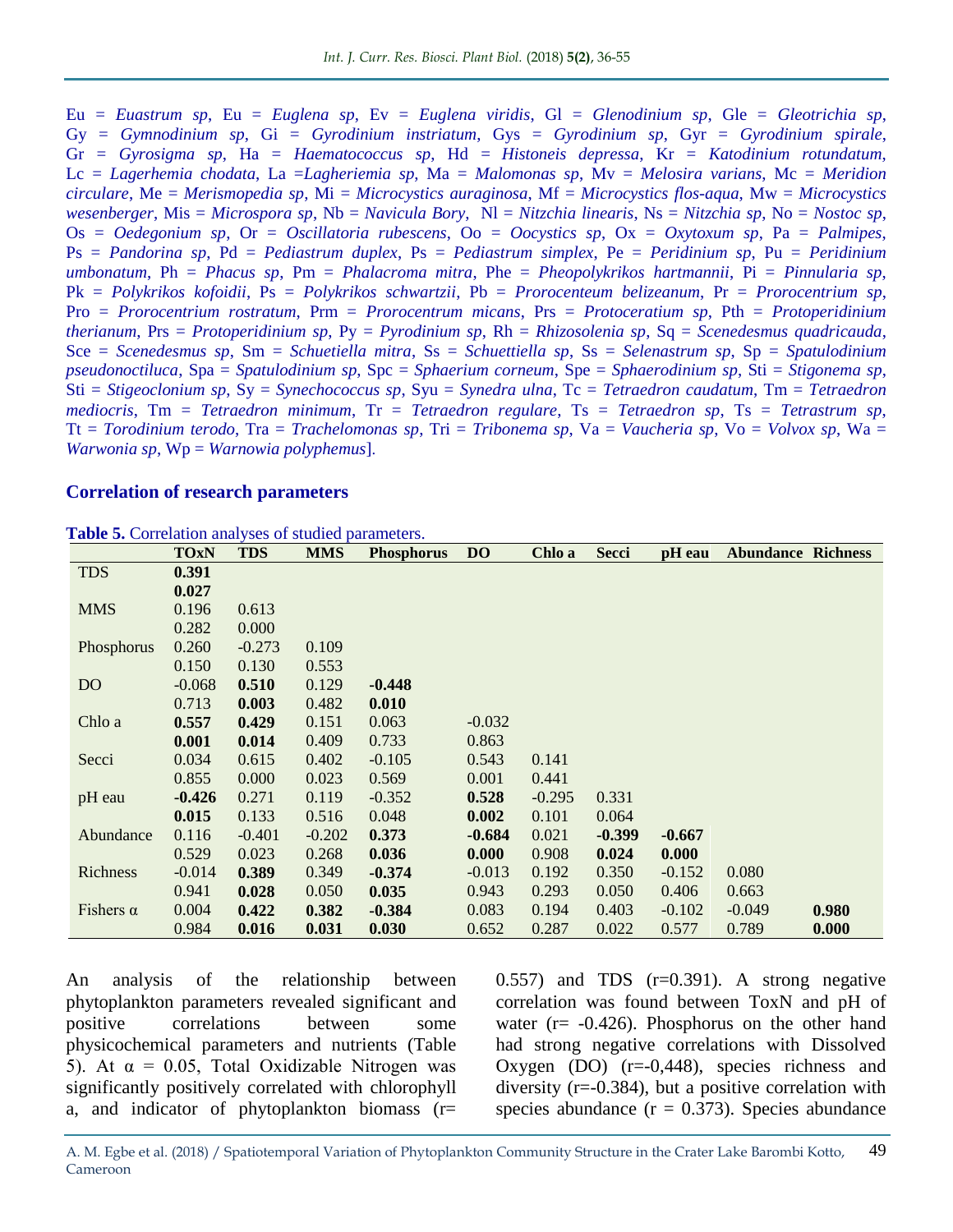correlated negatively with DO concentrations, Sechi depth and pH, but species diversity correlated positively with Sechi depth  $(r = 0.403)$ .

## **Discussion**

The aim of this study was to investigate the spatiotemporal dynamics of phytoplankton communities in the Lake Barombi Kotto, a volcanic crater lake subject to enormous anthropogenic activities. Phytoplankton dynamics, just as with other plants, are triggered by ecophysiological tolerance limits to biotic and abiotic conditions (Browning et al., 2014). Such conditions in the current study include physico-chemical characteristics, nutrients and heavy metals, whose dynamics in space and across seasons shape the resulting phytoplankton responses. We therefore discuss first dynamics of these abiotic conditions, and then show how they influenced the resultant phytoplankton communities in Lake Barombi Kotto, and the implications of such dynamics.

#### **Physico-chemical parameters**

Lake Barombi Kotto is a shallow tropical lake and so there was little vertical or horizontal stratification in temperature; even the mid lake sites (S2 and S5) which are expected to show variability in temperatures did not. This is because the larger water volumes at these deeper sites take longer to warm and cool down. The pH of Lake Barombi Kotto during this study period was neutral unlike most lakes of volcanic origin. This can be attributed to high inputs of freshwater from the inflowing stream at S7 (Tung Nsuria). The range of conductivity for this lake (89.0 -118 µS/cm for the rainy season) seems to be lower than that recorded by Corbet et al. (1973) in the same lake; however, conductivity increased with depth in both studies. This comparison with historical results (Corbet et al., 1973) show that in spite of the increase in anthropogenic activities over time, the lake has retained its fresh water status. Compared to the findings by Corbet et al. (1973), higher values were recorded for Secchi depth in the rainy season (0.62m) than in the dry season (0.38m). We found

exceedingly high concentrations of TDS especially at Site 2, which partly account for this turbidity; in addition to this were the large phytoplankton blooms which occurred during the dry season. Dense masses or blooms are known to reduce water clarity and increase turbidity. In addition to the usual blooms, we found exceedingly large numbers of suspended organic pellets which were later identified to be composite colonies/associations of *Microcystis* species with *Aulacoseira granulata.*  These occurred throughout the lake in both seasons and our record probably represents the first report of this association in freshwaters in the tropics. Compared with historical records for the same site, Secchi depth or transparency obtained in this study is way lower than that observed in Corbet et al. (1973) implying water clarity has reduced tremendously probably as a result of dense mats of phytoplankton in the lake which have given the lake a permanent green coloration, but also a result of increased siltation, as the surrounding forest which is under intense agricultural activities, releases deposits into the lake. In the current study, Secchi depth had an inverse relationship with phytoplankton abundance.

## **Dissolved oxygen and nutrients**

Slightly higher values of dissolved oxygen in the rainy season can be attributed to lower rate of decomposition, low respiratory demand and the capacity of water to hold high oxygen concentration at low temperature (Manasrah et al., 2006). Thus there was a seasonal (temporal) and not a spatial variability in dissolved oxygen within the lake. The implications of this are discussed subsequently. Total Oxidizable nitrates and phosphorus varied with sites, depth and seasons. There was a vertical stratification in both ToxN and Dissolved inorganic Phosphorus concentration within the lake with higher concentrations in the bottom waters, away from the surface waters with higher transparency for primary production. Such nutrients become mixed within the water column during upwelling events.

Nutrient upwelling resulting from high winds and over-turns contribute to higher concentrations of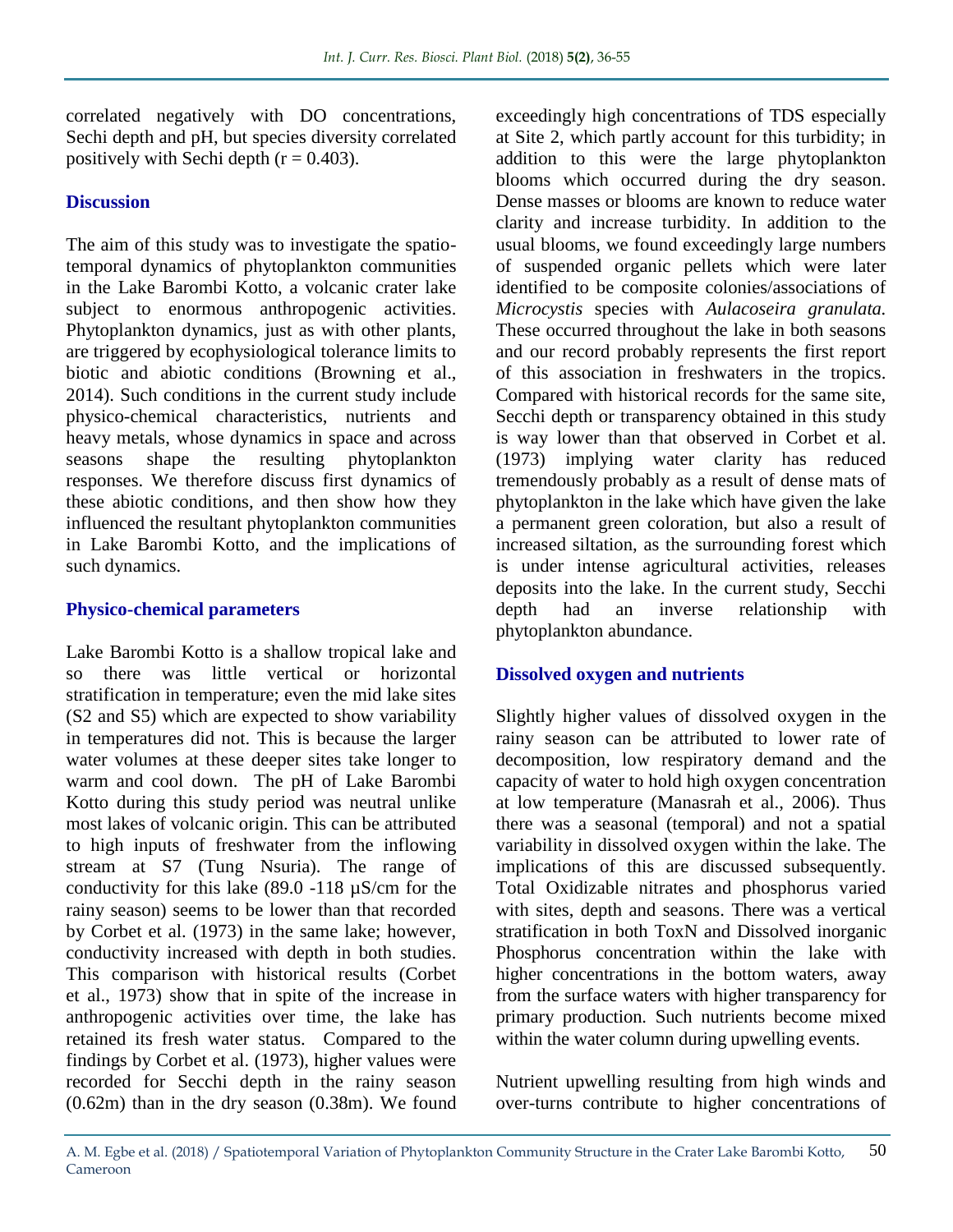phosphorus at certain periods of the year. Higher concentrations of phosphorus in the dry season could be attributed to reduction in water volume in the dry season as a result of reduced inflow, high solar radiation and evaporation. The highest concentration recorded in S7 in the dry season could be explained by the leaching of nutrients from nearby agricultural farmlands. Nutrient upwelling could in turn trigger phytoplankton blooms. According to Smith et al. (2006), the most important factor responsible for eutrophication of fresh water lakes is P and N. In the present study, Total Oxidizable Nitrogen ranged between 0.84 mg/L in S7 to 18.4 mg/L in S2 in the rainy season. High values were recorded during dry season which could be attributed to decomposition of organic matter at higher temperature and entry of nitrogen fertilizers from catchment areas. High values of phosphorus were recorded in dry season which can be related to decomposition of organic matter at high temperature, and decrease in water level leading to increase in concentration. Depending on the content of N and P, these nutrients stimulate or limit algae development, especially in unpolluted, clear lakes. The strong negative correlation between phosphorus and species richness can be attributed to the fact that when phosphorus is high, only certain tolerant taxa can strive in such an environment.

# **Heavy metals**

Significant variations in concentrations of Iron (Fe), zinc (Zn) and copper (Cu) across sites and seasons suggests that the origins are not natural. Higher values in these metals were recorded in the sites along the agricultural farmlands, suggesting anthropogenic origins. As it is well-known, iron is an essential trace element for biological requirements of phytoplankton and aquatic plants (Browning et al., 2014). It can be involved in chlorophyll pigment biosynthesis, in many components of photosynthesis (PS I and PS II) and electron transport systems, as well as in nitrate assimilation as an enzyme cofactor (nitrate reductase and nitrite reductase). Therefore, iron concentration promotes growth and physiological

metabolisms of phytoplankton. Iron influences algal productivity and species composition in freshwater lakes. It is reported that when iron concentration ranges from  $0.1$  to 1.0 mg  $1^{-1}$ , algal community in lakes shifts from green algae to cyanobacteria (Wei and Guihua, 2011**)**. This is in line with studies by Pollingher et al. (1995) who also found that iron addition affects species composition of phytoplankton in Lake Kinneret, and markedly promoted the growth of green algae and bacteria.

## **Spatial and temporal dynamics in phytoplankton communities in relation to abiotic conditions**

Phytoplankton occurrence in lakes is a natural phenomenon; however, what drives their dynamics clearly relates to their ecophysiological tolerances to changes in abiotic conditions (Browning et al., 2014). Changes in abiotic conditions could be natural or a result of anthropogenic activities, either directly or through activities carried out in the river basin as a whole. These influences affecting lakes result in modifications to the structure and composition of the phytoplankton, which may take the form of changes in the taxa of which the algal associations are composed, in the abundance of each taxa, the richness and diversity of the associations, and other community parameters. In this section we highlight the following findings from our study of Lake Barombi Kotto:

- 1. There was vertical stratification in abundance of Bacillariophyta, Chlorophyta, Cyanophyta and Dinophyta.
- 2. There were changes in community structure with seasons in the Cyanophyta, but the indicators of eutrophication were ubiquitous irrespective of the season.
- 3. Concentrations of ToxN and Phosphates drive phytoplankton biomass and abundance, but only to an extent.

# **1. Vertical stratification in abundance of some divisions**

The overall abundances of phytoplankton were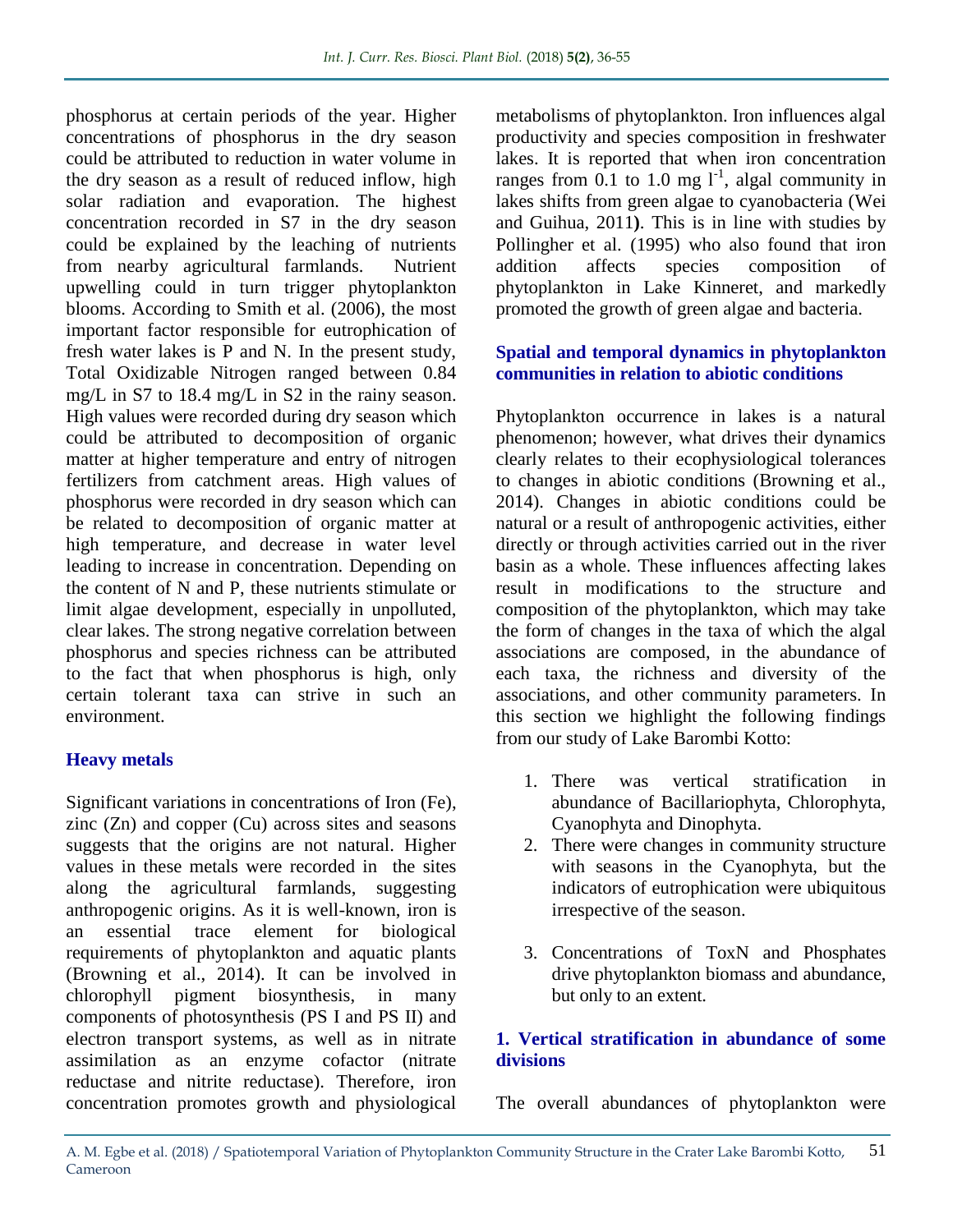relatively high compared to other records. Irrespective of season, there was a top-bottom stratification in the abundance of the Bacillariophyta, Chlorophyta, Cyanophyta and Dinophyta. The mechanisms for settling in each division and constituent species are not clear. Typical drivers of stratification in biota include stratification in the physico-chemical parameters including temperature, pH, and nutrients (Goldman et al. 1996; Mellard et al. 2011). In the current study, there was no thermal stratification, but both phosphate and nitrate concentrations were significantly higher in the bottom of the lake and could drive blooms of particular high biomass phytoplankton. While high phytoplankton abundance occurred in the bottom waters with low DO concentrations, diversity seem to increase in the surface waters where adequate lighting drive multiple species' survival.

#### **2. Seasonal (temporal) shifts in the composition of major divisions especially the Cyanophyta**

There were species shifts in the divisions Cyanophyta, Dinophyta, Xanthophyta, Crysophyta and Cryptophyta as the seasons changed from rainy to dry season. These seasonal shifts correspond to seasonal changes in physico-chemical parameters of the lake, but also indicate the diverse nature of phytoplankton in general. This is in line with the findings of Adon et al. (2011) in a shallow fresh water reservoir in Côte d'Ivoire. Barone and Naselli-Flores (2003) reported that species have different strategies in terms of size, shape, cell content to cope with the need for keeping afloat, sink and or rotate and therefore may take advantage of different perhaps overlapping niches within the photic layer. Our studies revealed the dominance of species of Cyanophyta, Dinophyta and Chloropyta. The most abundant species in terms of population density were *Mycrocystis aureginosa, M. flosaquae, Amphisolenia bidentata.* The Cyanophyta, more specifically species of *Microcystis*, are toxic to humans; the presence of groups of toxic algae especially the *Microcystis* species in a water body under intensive human use represent a considerable socioecological risk (de Figueiredo, 2004;

Wu et al., 2017). The presence of *Merismopedia*  and *Oscillatoria* spp. were also indicative of pollution. Blue-green algae remained dominant in the lake during both seasons in the present investigation because they are able to grow under the condition of weak light, low temperature and low nutrient levels compared to other algae. Indeed, across seasons, the Euglenophycean Index was markedly less than 1, showing that year-round the lake was eutrophic – due to the predominance of Chlorophytes and Cyanophytes.

Cyanophyceae are more efficient in utilizing  $CO<sub>2</sub>$  at high pH level and low light availability and thus, their abundance indicates the eutrophic nature of water body. Blue-green algal (Cyanophyceae) abundance was found to be the major portion in the phytoplankton community during dry season. While most phytoplankton groups are limited by nutrient concentrations especially nitrates, the Cyanophyta contains nitrogen fixing species that would thrive in nitrates-poor waters (Kolzau et al., 2014). Dinoflagellates on the other hand were so diverse and abundant in almost all the sites and seasons, especially at D2. This can be explained by the fact that this group is advanced and most members possess flagellae which enable them to migrate to portions of the water column with prevailing nutrients and other abiotic conditions. Distinct algal communities at the different depths is explained by the fact that this lake is stratified in terms of light and nutrients.

Euglenoid algae form a relatively large and diverse group but few species are truly planktonic. They are facultative heterotrophs and generally abundant in waters rich in organic matter. Euglenophyceae in the present study formed one of the least represented group of phytoplankton (4 species), which were represented by only 3 genera, *Euglena, Trachelomonas* and *Phacus.* With respect to the phytoplankton community succession, Euglenophyceae in the present study started emerging in rainy season and showed their higher proportion in the phytoplankton community in the dry season. Increasing temperature and accumulation of organic loads from surface run-off, autothonous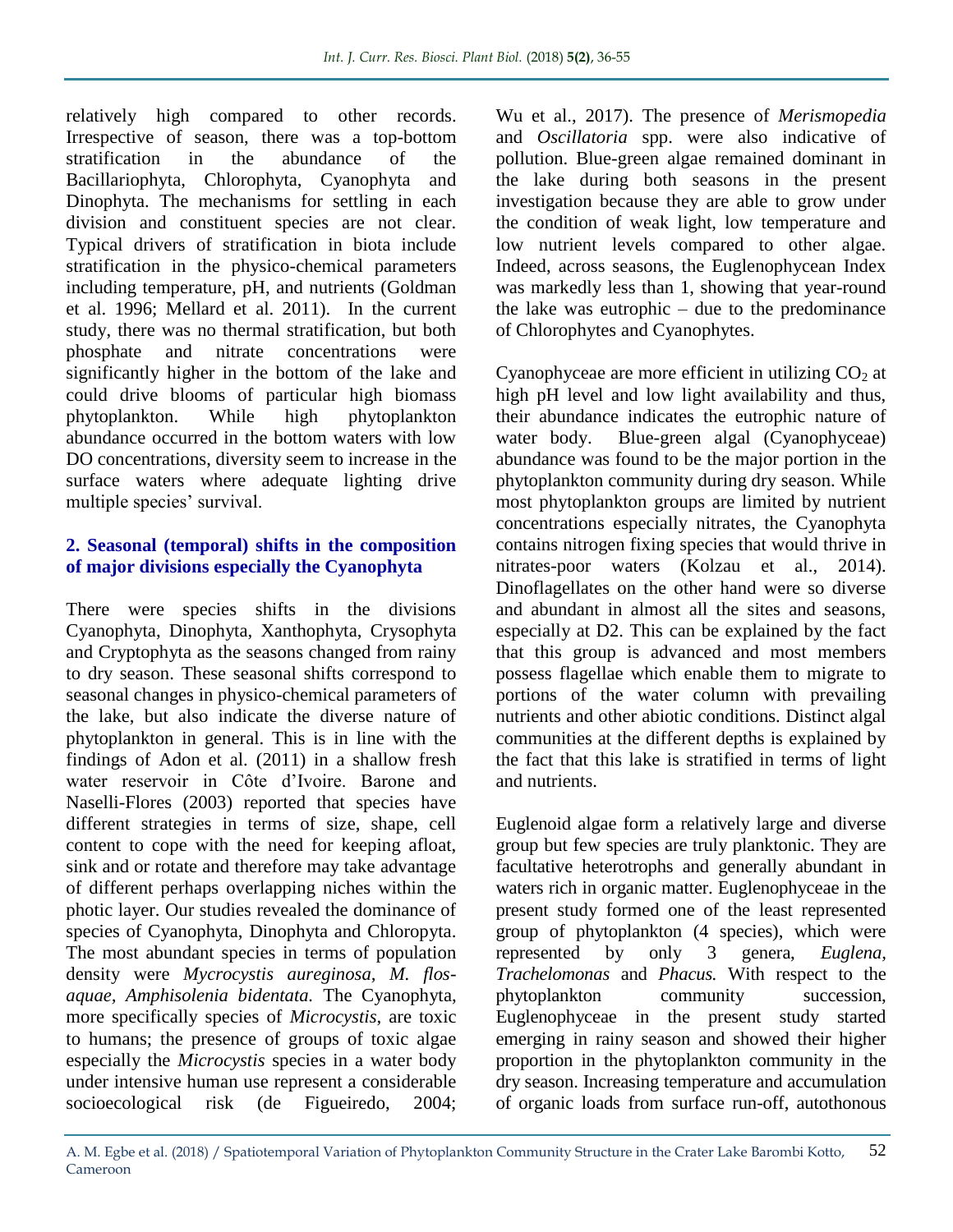and allocthonus organic load, sewage and clear sunshine may be the reasons for the dominance of Euglenophyceae in the dry season.

Irrespective of the Division, there were more consistent trends in species abundance, richness and diversity in the dry season compared to rainy season which suggests that the rainy season represents a disturbed ecology. During the rains, high water inflows from the inlet result in mixing of the waters, distorting any prior stratification. This situation continues for eight months of the year. Therefore the fact that the lake remains eutrophic during this period suggests that the incoming waters and runoff from surroundings bring in large loads of nutrients. A complete nutrient budget for the lake is the subject of a different article.

### **3. Concentrations of ToxN and Phosphates drive phytoplankton biomass and abundance, but only to an extent**

A number of workers have reported many algal species as indicators of water quality (Onyema, 2013; Fonge et al., 2015; Zargar and Ghosh, 2006). Zargar and Ghosh (2006) in a study on Kadra reservoir of Karnataka lists several algal forms belonging to Chlorophyceae, Cyanophyceae, Euglenophyceae and Bacillariophyceae as indicators of water pollution. However, indicators only respond to ambient abiotic conditions. In the current study, correlation analyses showed that phytoplankton biomass and dissolved solutes depend on concentrations of ToxN, increasing as the latter increased. However, species richness and diversity seemed to be limited among others, by phosphate concentrations, with which they have a negative correlation; there are some species that depend on phosphates for rapid growth – hence high abundance, and quick cycles of blooms that rapidly decrease DO, species richness and diversity. Phytoplankton abundance correlated negatively with DO concentrations, Secchi depth and water pH. However, results of ordination show an inconclusive picture, suggesting that parameters other than those studied also contribute to the observed dynamics.

The Lake Barombi Kotto is subjected to pollution due to surface run-offs from Island and mainland settlements, fertilizers from agricultural lands and domestic sewage. Fertilizers used in this area are typically composites of nitrates, potassium and phosphates. Due to the surrounding topography, all runoff eventually ends in the lake, bringing with it these nutrients, and possibly sewage from poorly constructed latrines. Progressive enrichment of water with nutrients leads to mass production of algae; blooms of algae rapidly deplete DO concentrations; algae die out releasing nutrients, and a further cycle of bloom occurs. The rainfall is insufficient for adequate flushing, and thus high nutrient retention times ensure that the lake is in a permanent eutrophic state. This has severe socioecological implications, since the population uses the lake for fishing, boating, swim races, bathing and other domestic purposes.

#### **Conflict of interest statement**

Authors declare that they have no conflict of interest.

## **Acknowledgement**

We thank the population of Barombi Kotto headed by the Chief, HRH Chief Pyndian Moni Bakoh for granting us access to the Lake for this research. Chief Bakoh also provided the research boat. Mr Bakoh Ndinkoka, and Ekomo Solomon are thanked for navigating the research boat and assisting with sample collection.

## **Author contributions**

This research was conceived by Beatrice Fonge, Awo Miranda and Pascal Tabot. All authors participated in the field research. Awo Miranda and Nsoh Goodenough conducted/coordinated the laboratory analyses for all parameters; Fonge Beatrice conducted the Phytoplankton identification; Pascal Tabot did the statistical analyses; All authors contributed in the writing of the manuscript.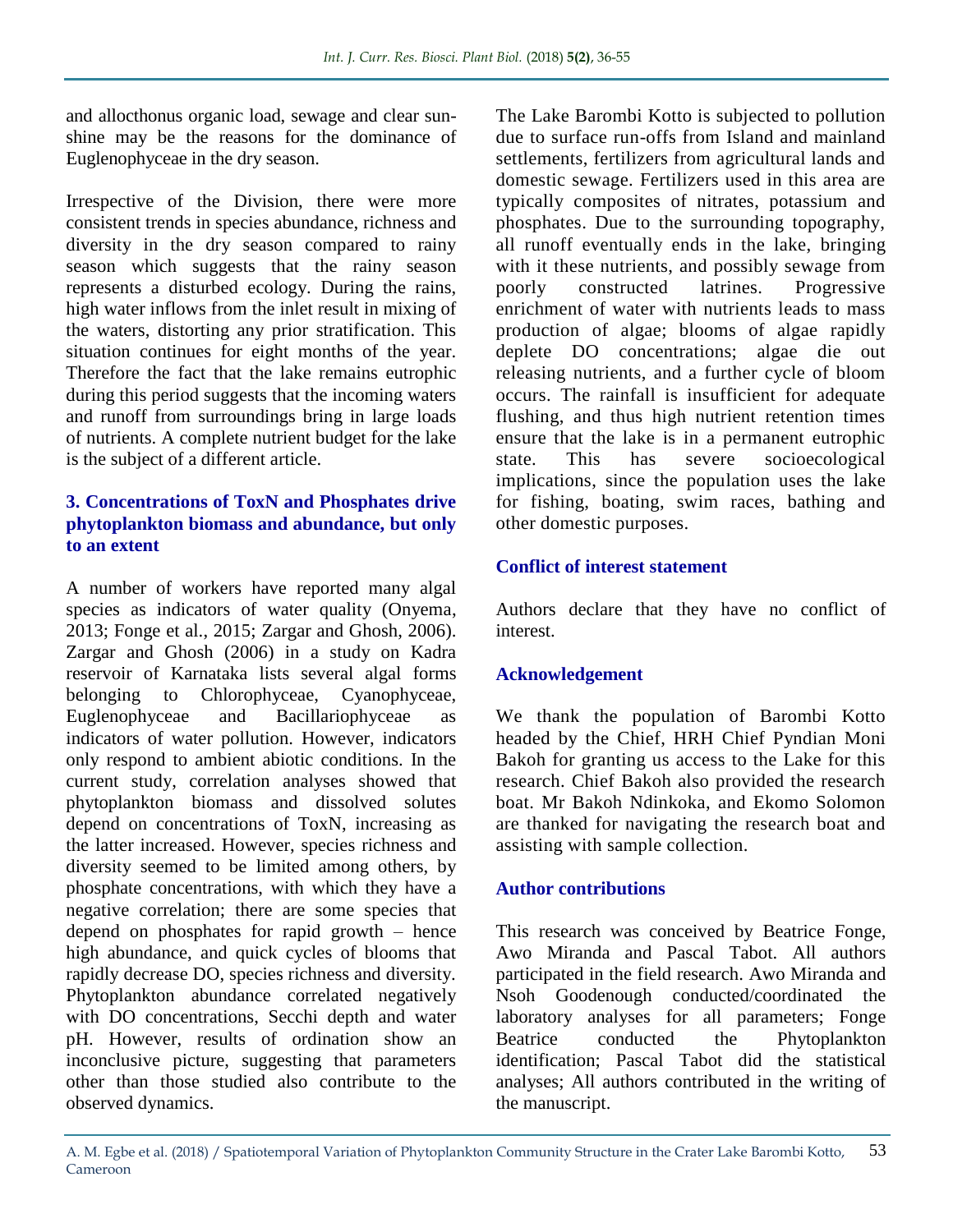## **References**

- Adon, M.P., Ouattara, A., Gourene, G., 2011. Seasonal ariation in the diversity and abundance of phytoplankton in a small African tropical reservoir. Afr. J. Microbiol. Res. 5(18), 2616- 2626.
- American Public Health Association (APHA), 2005. Standard methods for the examination of water & wastewater.  $21<sup>st</sup>$  Edn, Eaton, A.D., Clesceri, L.S., Rice, E.W., Greenberg, A.E., Franson, M.A.H. APHA, Washington.
- Anyinkeng N., Mih, A.M., Tening, A.S., Awah, C.C., 2016. Phytoplanktion diversity and abundance in water bodies as affected by anthropogenic activities within Buea municipality, Cameroon. J. Ecol. Natural Environ. 8(7) 99-114.
- Barone, R., Naselli-Flores, L., 2003. Distribution and Seasonal dynamics of Cryptomonads in Sicilian water bodies. Hydrobiologia. 502, 325- 329.
- Bellinger, G.E., Siegee, D.C., 2010. Fresh Water Algae: Identification and use as Bio-Indicators. 1<sup>st</sup> edition. John Wiley and Sons Ltd. 271 p.
- Browning, T.J., Bouman, H.A., Moore, C.M., Schlosser, C., Tarran, G.A., Woodward, E.M.S., Henderson, G.M., 2014. Nutrient regimes control phytoplankton ecophysiology in the South Atlantic. Biogeosciences. 11, 463–479.
- Corbet, S.A., Green, J., Griffith, J. Betney, E. 1973. Ecological studies on crater lakes in West Cameroon, Lakes Kotto and Mboandong. J. Zool. 170, 309-324.
- Cottenie, A. Verloo, M. Kieken, E. Velghe, G. Camerlynk, R. 1982. Chemical analysis of plant and soil Ghent , 40 pp. Belgium.
- de Figueiredo, D.R., Azeiteiro, U.M., Esteves, S.M., Gonçalves, F.J., Pereira M.J., 2004. Microcystin-producing blooms—a serious global public health issue. Ecotoxicol. Environ. Safe. 59, 151–163.
- Fisher, R. A., Corbet, A. S., Williams, C. B., 1943. The relation between the number of species and the number of individuals in a random sample of an animal population. J. Anim. Ecol. 12, 42- 58.
- Fonge, B.A., Tabot, P.T., Chop, A.M., Mumbang, C., 2015. Phytoplankton community structure and physico-chemical characteristics of streams flowing through an agro- plantation complex in Tiko, Cameroon. J. Ecol. Natural Environ. 7(5), 170-179.
- Ganai, A.H., Parveen, S., 2014. Effect of physicochemical conditions on the structure and composition of the phytoplankton community in Wular Lake at Lankrishipora, Kashmir. Int. J. Biodiv. Conserv. 6(1), 71-84.
- Goldman, C.R., Elser, J.J, Richards, R.C., Reuters, J.E., Priscu, J.C. and Levin, A.L., 1996. Thermal stratification, nutrient dynamics, and phytoplankton productivity during the onset of spring phytoplankton growth in Lake Baikal, Russia. Hydrobiologia 331(1-3): 9-24.
- Kolzau, S., Wiedner, C., Rucker, J., Kohler, J., Kohler, A., and Dolman, A.M., 2014. Seasonal Patterns of Nitrogen and Phosphorus Limitation in Four German Lakes and the Predictability of Limitation Status from Ambient Nutrient Concentrations. PLoS One. 9(4), e96065.
- Magurran, A. E., 1981. Biological diversity and woodland management. Unpublished D.Phil.thesis, New University of Ulster.
- Manasrah, R., Raheed, M., Badran, M.I., 2006. Relationships between water temperature, nutrients and dissolved oxygen in the northern Gulf of Aqaba, Red Sea. Oceanologia. 48(2), 237-253.
- Mellard, J.P., Yoshiyama, K., Litchman, E., Klausmeier, C.A., 2011. The vertical distribution of phytoplankton in stratified water columns. J. Theor. Biol. 269, 16-30.
- Moelants, T., 2010. *Tilapia kottae.* The IUCN Red List of Threatened Species 2010: e.T21898A9337471. http://dx.doi.org/10.2305/ IUCN.UK.2010-3.RLTS.T21898A9337471.en
- Murphy, J. Riley, J.P., 1962. A modified single solution method for the determination of phosphate in natural waters. Anal. Chim. Acta. 27, 31–36.
- Neale, P.J., Sobrino, C., Segovia, M., Mercado, J.M., Leon, P., Cortés, M.D., Tuite, P., Picazo, A., Salles, S., Cabrerizo, M.J., Prasil, O., Montecino, V., Reul, A., Fuentes-Lema, A.,